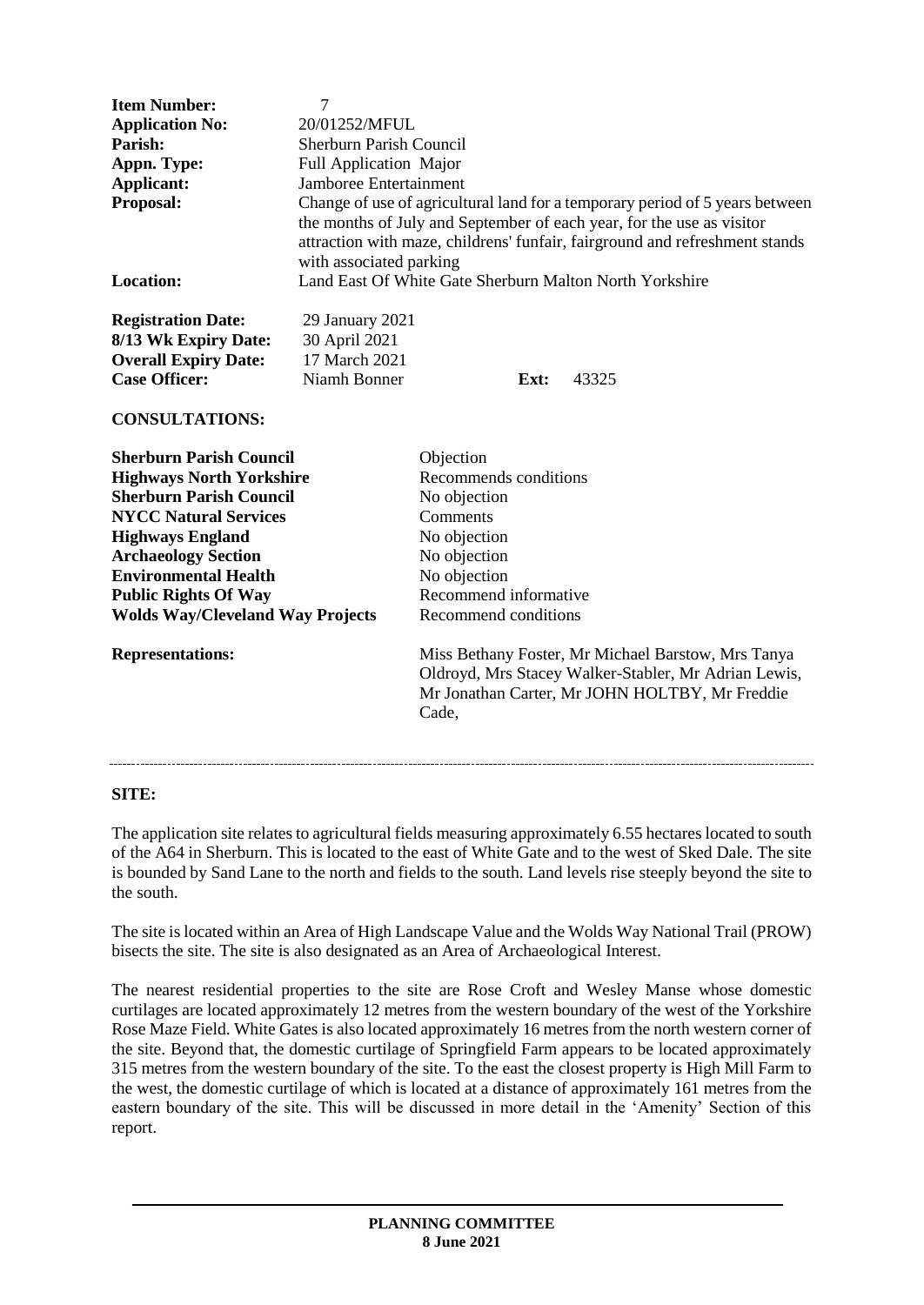## **PROPOSAL**:

This application seeks permission for the change of use of agricultural land for a temporary period of 5 years between the months of July and September of each year, for the use as a visitor attraction with maze, childrens funfair, fairground and refreshment stands with associated parking

The proposed maze would be operational for 12 weeks in the summer, of which two would allow for site set up and one for site dismantling. The site would be open for visitors for the remaining 9 week period.

The main 'Yorkshire Rose Maze' would incorporate the main maze to the north of the site. It would span approximately 220 metres from north to south and approximately 228 metres from east to west at its maximum point, as this section of the site tapers slightly inwards towards the north.

The 'Scarecrow Maze' intended for younger children would be located to the south east, spanning approximately 117 metres from east to west and approximately 81 metres from north to south.

To the west of the 'Scarecrow Maze' and to the south of the 'Yorkshire Rose Maze' would be the 'Field of Dreams' where the Big Top and associated rides would be located. The Agent has confirmed that the Big Top would have a maximum height of 9.5metres, the next largest installation would be the Chairoplane at 6.25 metres maximum height, with the remaining rides spanning between 3.5metres and 5 metres in height. All the rides would be powered by generator.

The site would incorporate a one-way access system, approached from Sked Dale and egressed from White Gate. This is indicated on what would become the approved plan, if the proposal is approved. The car park would be located at the southern edge of the site and would have capacity for up to 400 parking spaces. It is confirmed that the cars would be parked on grass.

Some submitted photos from the 2020 event illustrate that the 'Field of Dreams' was undertaken on a section of bare earth within the field, but no hardstanding was present. Hardstanding has not been applied for as part of this application as confirmed by the Agent.

The opening hours have been amended from the initial hours proposed, which were intended to host visitors between 9.00am and 6.00pm. This was confirmed in an email from the Agent dated 3rd March 2021 as being altered to allow visitors between 9.30am and 5.00pm daily. Permission was sought to ensure staff could be present on the site to facilitate morning set up and evening litter picking between 9.00am to 5.30pm.

It is anticipated that around 15 temporary full time employees would be employed at the site and it is considered likely that these would be mainly drawn from the local area.

The proposal would also include the siting of two security caravans for the 12 week period in the south west corner of the field. The Agent noted in an email dated 27th May that security "will be provided overnight throughout the event by two guards who will each be provided with a caravan as an "amenities hut". The guards are required to remain awake each night on a rota basis and to patrol the site as necessary. The other may sleep but is available to deal with emergencies. On-site security is a condition of the promoter's insurance and two guards are necessary to provide back-up in the event of any illegal activities and to protect each others personal safety. The location of the caravans within the site is shown on the attached plan which is a revision of the Application Site Plan and Location Plan.

In relation to waste, it is noted that waste bins (including recycling points) will be provided throughout the site and the waste will be collected by commercial contractor. It has also been noted that litter picking would be undertaken within the site.

The site would be served by Portaloos.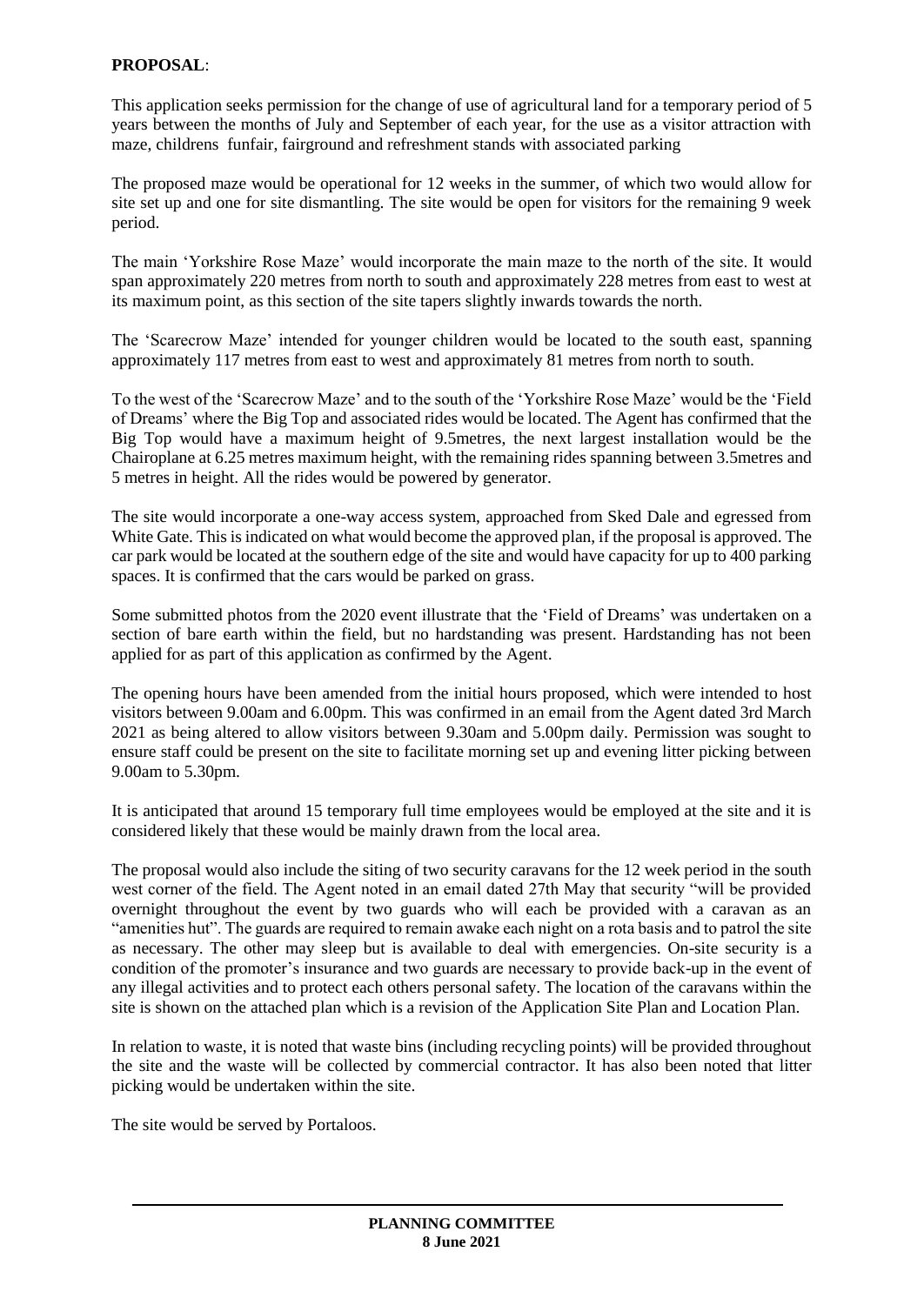## **HISTORY**:

There is no relevant site history, however it is noted that this business ran between 22nd July and 6th August 2020, which according to the supporting letter dated 16th December 2020 attracted a total of 18,006 visitors.

# **POLICY**:

Local Plan Strategy -Policy SP1 General Location of Development and Settlement Hierarchy Local Plan Strategy – Policy SP8 Tourism Local Plan Strategy -Policy SP9 The Land-Based and Rural Economy Local Plan Strategy - Policy SP13 Landscapes Local Plan Strategy – Policy SP14 Biodiversity Local Plan Strategy - Policy SP16 Design Local Plan Strategy - Policy SP17 Managing Air Quality, Land and Water Resources Local Plan Strategy - Policy SP18 Renewable and Low Carbon Energy Local Plan Strategy - Policy SP19 Presumption in Favour of Sustainable Development Local Plan Strategy - Policy SP20 Generic Development Management Issues National Planning Policy Framework National Planning Practice Guidance

## **ENVIRONMENTAL IMPACT ASSESSMENT:**

The application has been considered in relation to whether a potential Environmental Impact Assessment is required under the Environmental Impact Assessment Regulations.

The screening undertaken by the Case Officer determined that the development falls within development type 12(d) of Schedule 2 The Town and Country Planning (EIA) Regulations 2011 as amended because it is would form a 'Theme Park.'

Schedule 2 developments only require an EIA if the development is likely to have significant effects on the environment by virtue of factors such as its nature, size or location. The proposal has been assessed against the selection criteria contained within Paragraphs 1, 2 and 3 of Schedule 3 of the Regulations. It is not considered that the characteristics of the development, nor the location of the development, nor the types and characteristics of the potential impact would result in significant impacts that would require an Environmental Impact Assessment.

This proposal is considered to be located within a 'sensitive' area as defined by the EIA Regulations in only in relation to the locally designated Area of High Landscape Designation and the Archeologically sensitive designation.

Whilst this is an archaeologically sensitive area, this proposal would not change the subsurface and NYCC Archaeology have confirmed no objection.

In terms of the Area of High Landscape Value the site would be well landscaped with mature hedgerows with only occasional gaps. It is only a section of the site that would contain the funfair and whilst some the big top would span 9.5m and the Chairoplane 6.25m, the other rides would span c3.5-5m in height. Views may be possible, but this would be for a limited period of 12 weeks only, of which 2 weeks would be set up and 1 week clearance. There would be no additional night time lighting of the site.

Consequently, the Local Planning Authority has determined that it is this does not meet the parameters of requiring further EIA.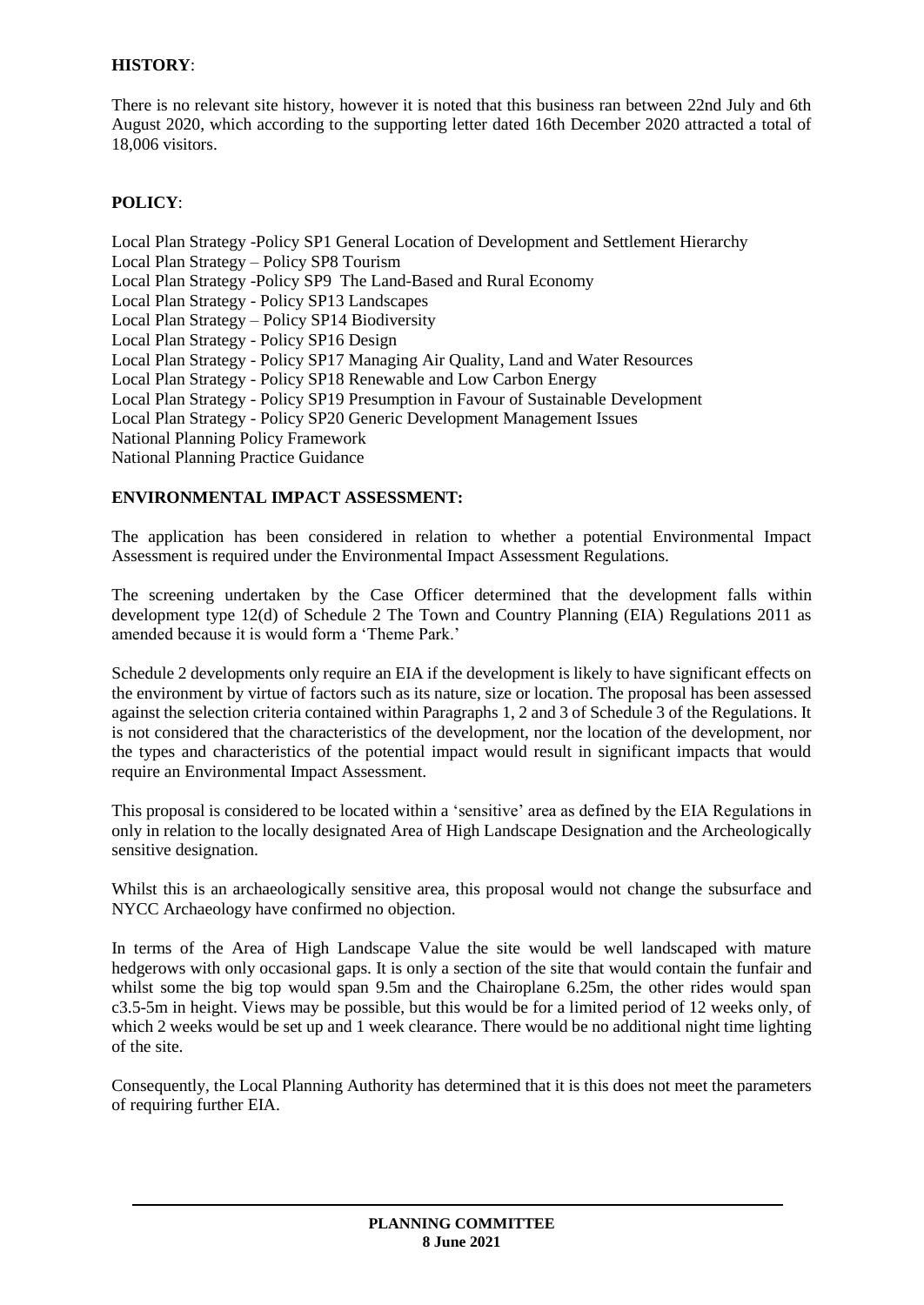#### **REPRESENTATIONS:**

Objections have been received from the occupiers of the following properties;

Old Wesley Manse Sherburn, White Gates Sherburn, Dowsthorpe Hall Hull, Springfield Farm Sherburn, Members are advised that these and all formal representations are available to review in full on the public register. Due to the scale of these responses, a summarised overview of the concerns raised received in these four letters will be summarised below:

Letters of Support have been received from the occupiers of the following properties; 3 Walnut Grove Sherburn, 10 Vicarage Farm Close, Inglenook 4 High Street Sherburn (initial response indicating support only but subsequent fuller letter received.) Brewery House High Street Sherburn. These will be noted below.

A signed petition has also been submitted in objection to the scheme and this will be further detailed below, as will the Responses from the Parish Council.

#### **Objection**

#### *Principle/consultation*

Significant concern due to proximity of The Manse which is their property but should be a concern for the local community and not just those in proximity.

Concern over local awareness of proposal, they did receive a letter as did direct neighbours but what of village of a whole. A number of people knew nothing until they happened to be walking along White Gate and saw a few carefully unobtrusive notices (Case Officer Note: the properties directly adjoining the site were consulted by neighbour letter due to the size of the site, 5 bright yellow site notices were erected around the perimeter of the site to highlight the current application running on the land, to allow other interested parties to become aware of this application. Advertisement in the local newspaper was also undertaken and the Parish Council were advised by letter and this was discussed at various public Parish Council meetings. As is their right, the Parish Council additionally publicised at the notice board at the crossroads in Sherburn.)

My client (Springfield Farm 300 metres to the west) in incensed he was not consulted about the application. (Case Officer note: confirmation on appropriate nature of consultation process above, however the LPA as per the Statement of Community Involvement would not normally consult properties at a distance such as this. The occupier of Springfield became aware through the yellow site notice.)

The applicant/agent did not consult with the village community in line with good practice set out in the NPPF.

Last year my client out of kindness turned a blind eye to a similar development even though he had not been consulted prior to the event, because he did not realise the scale of the venture (Case Officer note – 'consultation' refers to private consultation from the Applicant only in this instance.)

My client collected, almost singlehandedly 102 signatures to his petition opposing the application, testimony to the desire for a public meeting in the village.

If this is as successful as is hoped, the village with a population of 1000 people will see an influx of 15,000 to 20,000 visitors over the 3 month number. This is a huge number. Potential for up to 20,000 – 30,000 visits to the site over a 7 week period.

The development is not diversification of agriculture of other land based rural business.

The site is not physically well related to the settlement of Sherburn.

It is not considered to be a sustainable rural tourism venue or leisure development which respects the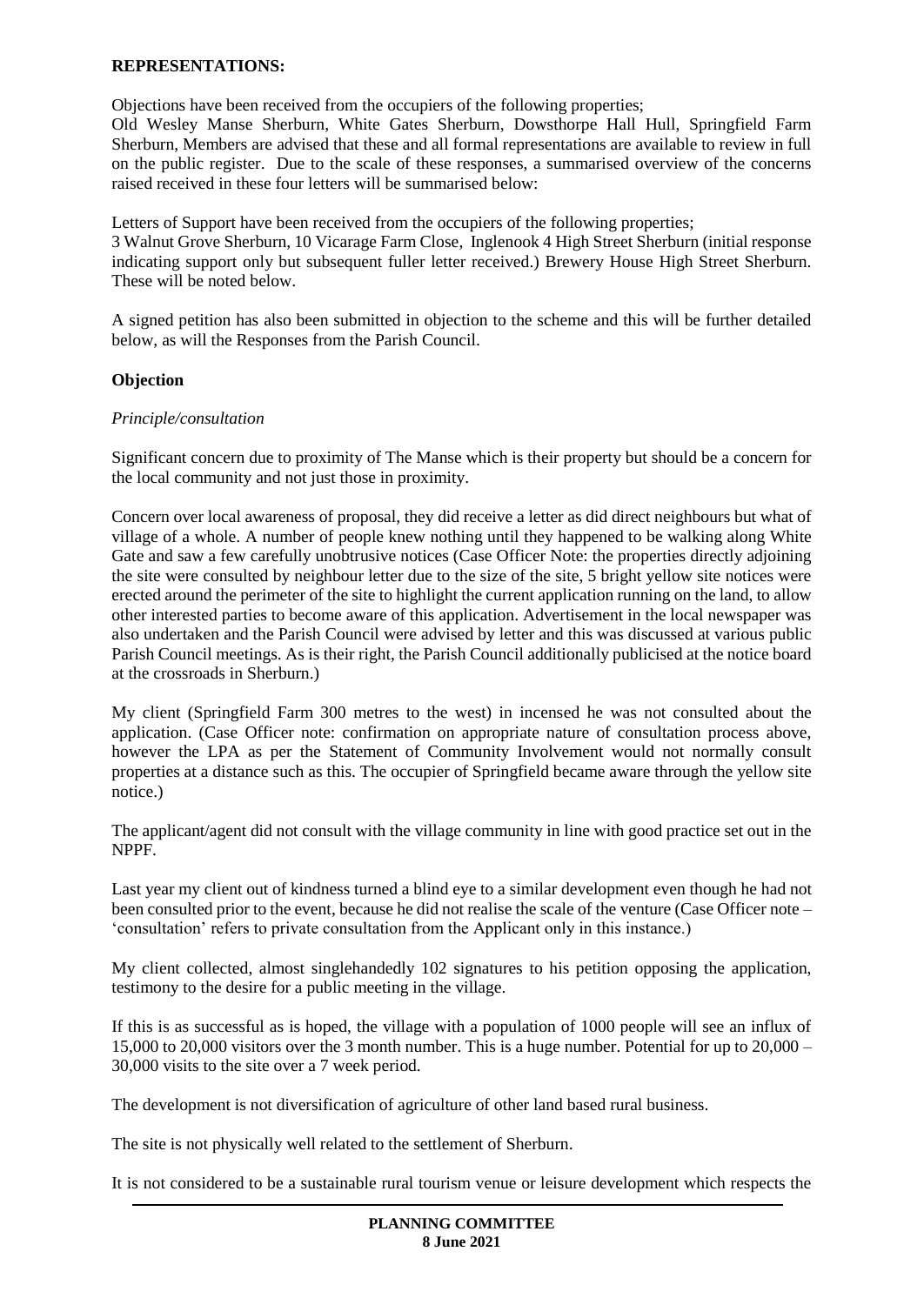character of the countryside (para.83 c NPPF)

The village will suffer an overall decline in employment; an estimated net loss (not gain) of £200k p.a will arise directly from the application. A shooting syndicate was established in 1960 and had been operated in a friendly manner between neighbours using the family(s) combined land holdings ever since. As a result of no prior consultation with Mr Barstow, the shoot was dissolved by him as of February 2020, leaving people without genuine jobs.

Within a 12 mile radius of the site there is a nearby funfair already in operation at Flamingoland which has probably suffered severe financial difficulties due to covid. Needs a good summer to protect employees and doesn't need competition. Also in the area in the North Yorkshire Water Park, Wykeham, a maze at Sledmere (half price) funfairs at the coast and all the attractions at Castle Howard. Over supply of this type of structure, has potential to threaten the viability and sustainability of other rural businesses. Eg. The shoot. What is the need for the development, what impact will it have on the local economy.

No evidence of public benefit to village (ie. through C106 or CIL) Strongly refute argument that this will enhance the income of the area, 13 temporary local employees (some not so local they have to sleep in caravans) will earn c52k, possibly 20,000 in local shops. By contrast the village is losing  $\text{\textsterling}270k$ whilst the shoot is non-operational.

No information on how long the site will need to be serviced prior to the open season, ie. for setting up or dismantling. This could in effect add another month of two either side of the summer months.

S194(amended) of the 1990 Act provides it is an offence to provide false or misleading information or to withhold material with intent to deceive.

5 year period is too long, as patronage in 2021 and 2022 cannot be represented by the 2020 trial nor be in any way predictable due to the pandemic. This is not reflected or referred to in the application and could very likely be much higher. This could undermine the base information provided and seriously exacerbate adverse impacts locally. If no additional information is provided by the applicant, the application cannot surely even be considered as realistic.

If the Council is minded to consider approving an application for the holding of the event it should put in place conditions to enable from time to time enforceable measures to be included to review adverse effects off the event and to make changes where necessary.

Proposals for major development shall be refused except in 'exceptional' circumstances and where it can be demonstrated that they are in the 'public interest.' (Case Officer note: This is not part of the Ryedale Plan, Local Plan Strategy, but appears to form part of the North Yorkshire Moors National Park Planning Authority Local Plan.)

Extends beyond village boundaries without public benefit with a development that exceed the level of local scale needed to meet the social and economic needs of the local community, this fails the first test.

Lack of information to make an informed decision – fails to meet the validation requirements of RDC. Fundamental inaccuracies, no business case/plan, there is no proven need for the type of development, no waste collection plan(foul and surface water collection) there is no full noise assessment - it is highly possible for assessment to take place where no event is currently in operation. A decibel limit needs to be established and easily checked by neighbours at any time.

fire control risk – no provision made for fire hydrant. Finally – if a company does not exist, ie. it has not been formally registered at Companies House with share capital can such an application be made valid.

The application is exceptionally brief, for a major form of development in the open countryside for which there is no national and local significance, we query why Sherburn is the right place and if other sites have been considered and why they were eliminated through and 'appropriate assessment.'

This type of tourist facilities is not supported in Policy SP8, SP16 or Para. 83 of the NPPF.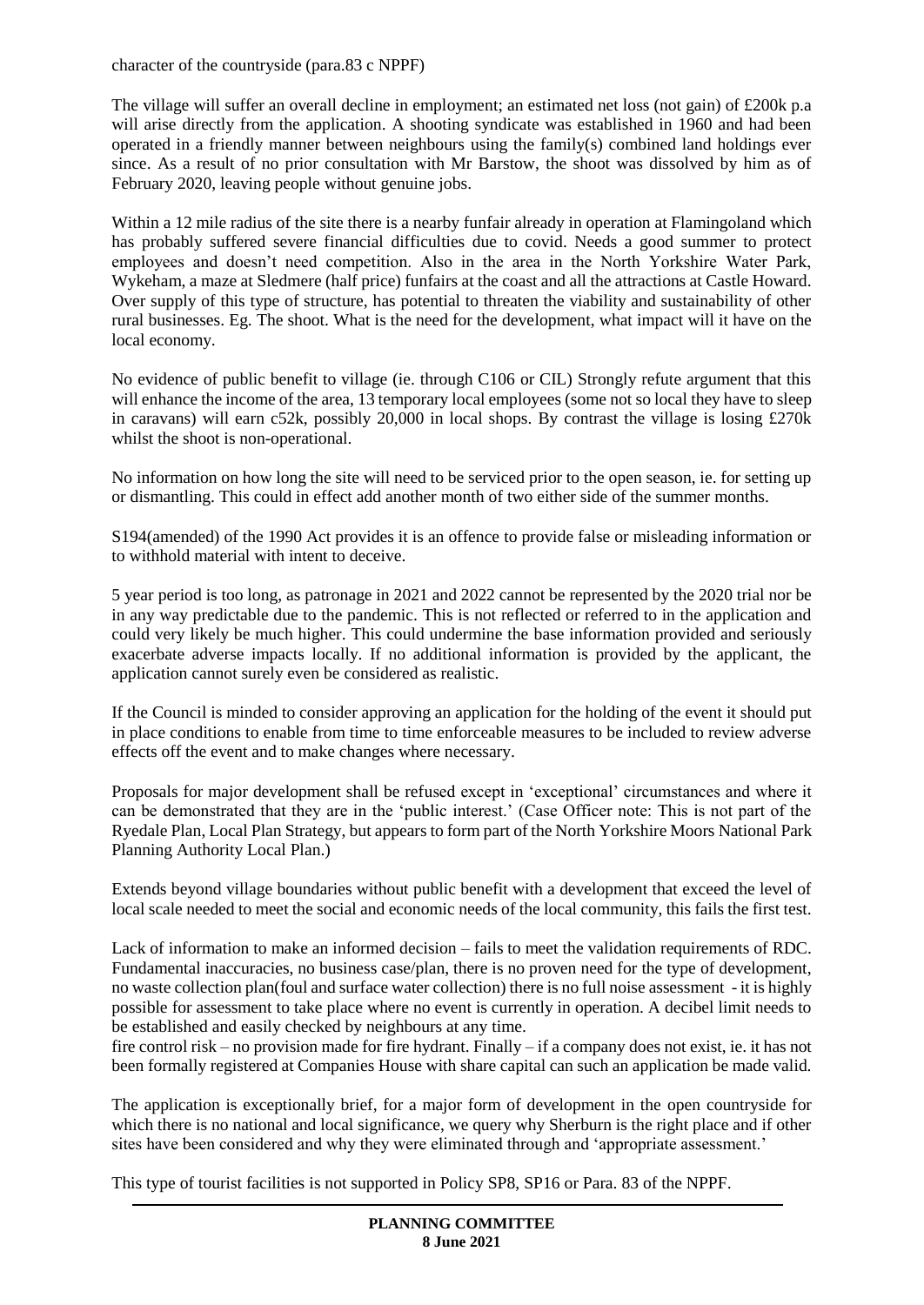## *Traffic/Safety*

The fields host the Wolds and Centenary Way and are very popular routes for local walkers – with dogs and children. White Gate is a family route where people meet and talk. The traffic will irretrievably compromise this element of village life. Conflicts with the recreational walkers, cyclists and equine traffic on the road, as well as usual vehicular traffic and the accesses on to White Gate and Sand Lane junction. Excess traffic will block entrance to fields and would be unsuitable for volumes of traffic during harvest. Increased traffic dangers of a normally peaceful route, with no speed restrictions and it won't be immediately clear to either pedestrians or driver not used to the road that great care must be taken.

The traffic using the roads peaks in the proposed open season, with heavy agricultural traffic nearby and sometimes daily articulated eg. lorries.

There is no direct footpath link from the village, development does not exploit opportunities to make the location sustainable, ie. there is no mention of the site being accessed by foot, cycle, or public cycle.

On White Gate, many occasions where vehicles had to either reverse or overrun the edge of the carriageway onto the verge, causing damage to carriageway and verge and possibly utilities which is unacceptable, noting Highways Act of 1980 and the provision in Section 59. This should be dealt with either retrospectively or in advance of another event.

An overwhelming increase in traffic would cause tailbacks in both directions on A64 at the lights, incentivising impatient drivers with sat navs or those from Springfield Terrace to cut through the Springfield Farm yard.

There is no reference to the increased volume and impact on the offsite traffic that the increased parking provision referred to in the application plans to cater for, only references to offsite traffic in 2020. We believe higher forecasts of traffic information should be included within the application, together with the likely associated problems and mitigation measures. Based on the expectation in the application of the event becoming even more successful, the impacts of traffic for a possible 5 year planning permission are likely to have significant implications. A full traffic assessment should be submitted in discordance with the assertion of the Agent.

Due to the 5 year permission any traffic measure should include provision for review/change in light of any change in respect of a threshold.

Experienced numerous traffic problems in 2020. Vehicles existing the site on the single Track White Gate often travelled at excessive speed.

Visitors wandering and trespassing, whether accidental or intentional. Crowd control barriers required.

#### *Amenity*

Residents will be affected through increased noise and activity – last year the noise and significant increase in traffic was noticeable.

Hours of operation – unacceptably long hours, increased beyond last year from 10:00-18:00 to 09:00 to 18:00. Will opening hours be further extended for profit. Will there be any checks and balances in place. Will affect quiet enjoyment of properties nearby.

Do not understand why the number of weeks proposed for operation is 9, 2 weeks longer than the trial period, given likely earliest start and latest finish of school holidays. A shorter duration would be more appropriate.

The maze is literally 10 metres from the windows of my house (The Manse) the funfair fairground and refreshment stands 200m up the road and in clear and dominant view.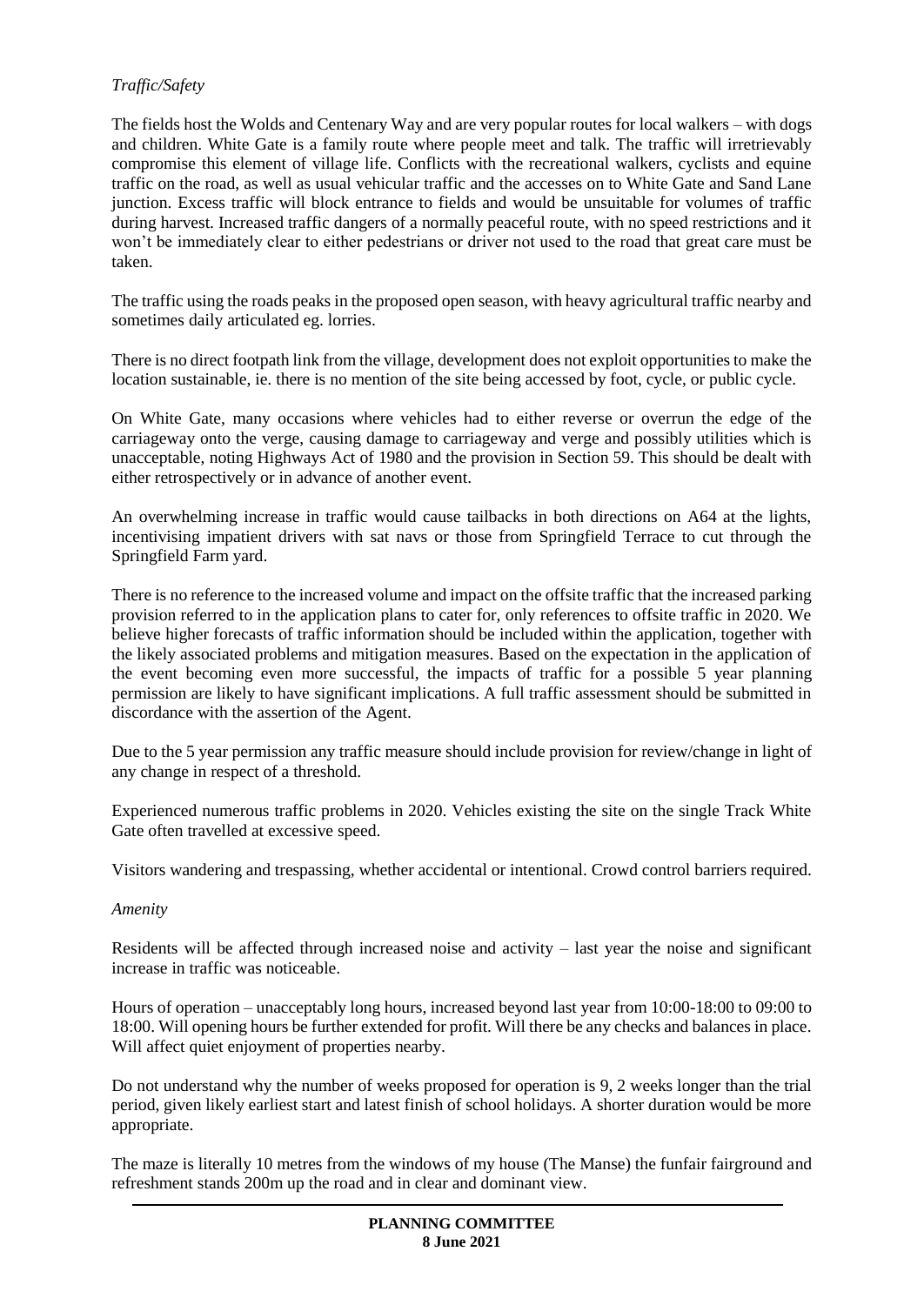With the patronage issues referred to there may be other issues rather than just traffic issues that could change so significantly as to cause hazards, detriment or nuisance.

#### *Landscape/Character/Ecology*

Tranquillity and natural beauty of the environment will be significantly compromised. Detrimental to the environment.

No assessment of local landscape designations which include, national trails, woodland priority habitat area, high priority area for flood risk management, climate change vulnerability buffer, adjoins a nitrate vulnerable zone, high level stewardship target area, woodland grant scheme 2, habitat species. How will these be affected.

The site is inferior to those of its rivals in the locality. No landscape screening has been proposed and site is insufficiently screened.

Will have a detrimental landscape impact on this part of the District and in turn on the character and distinctiveness of Sherburn and The Yorkshire Wolds Way in an Area of High Landscape Value. This major development is contrary to local planning policies and the National Planning Policy Framework.

No Environmental Impact Assessment carried out for the application, it would appear to be of prime importance.

Fast food and service structures aid the proliferation of buildings unsuitable in a countryside location.

Scale layout and density of the development is uncharacteristic. Felt the maze is being use as a 'cover' to bring other inappropriate structures onto the site which would have a higher environmental impact.

#### *Other issues*:

Waste and rubbish – not addressed.

Major impact upon property value as a result of this annual proposal – need provision for redress

The caravans present in 2020 were harmful to landscape, indicate residential use and imply the developer is employing local people with no fixed address.

Referred to the on google earth with no valid planning consent in place.

Increased theft in the locality is an inevitable consequence; the village has suffered enough (church roof.)

5 years is too long to grant permission for, too easy to therefore convert into perpetuity.

## **Support**

Occupier of 10 Vicarage Farm: *"It was a wonderful attraction last year and they supported the village well. Noise was very limited and the attraction was always clean when we visited. It also helps the village with summer time jobs which due to Covid this has to be a positive to the local community. Also the trade received by the businesses in Sherburn was very welcomed last year and they need out support more than ever due to the past year. I fully support the planning and would be such a shame if it got declined."*

Occupier of Inglenook, 4 High Street: *"I believe the site would provide summer jobs which is vital now more than ever given the last year. As well as providing additional custom for our village shops and a safe outdoor activity for families local and further afield. I love just at the cross road and you did not*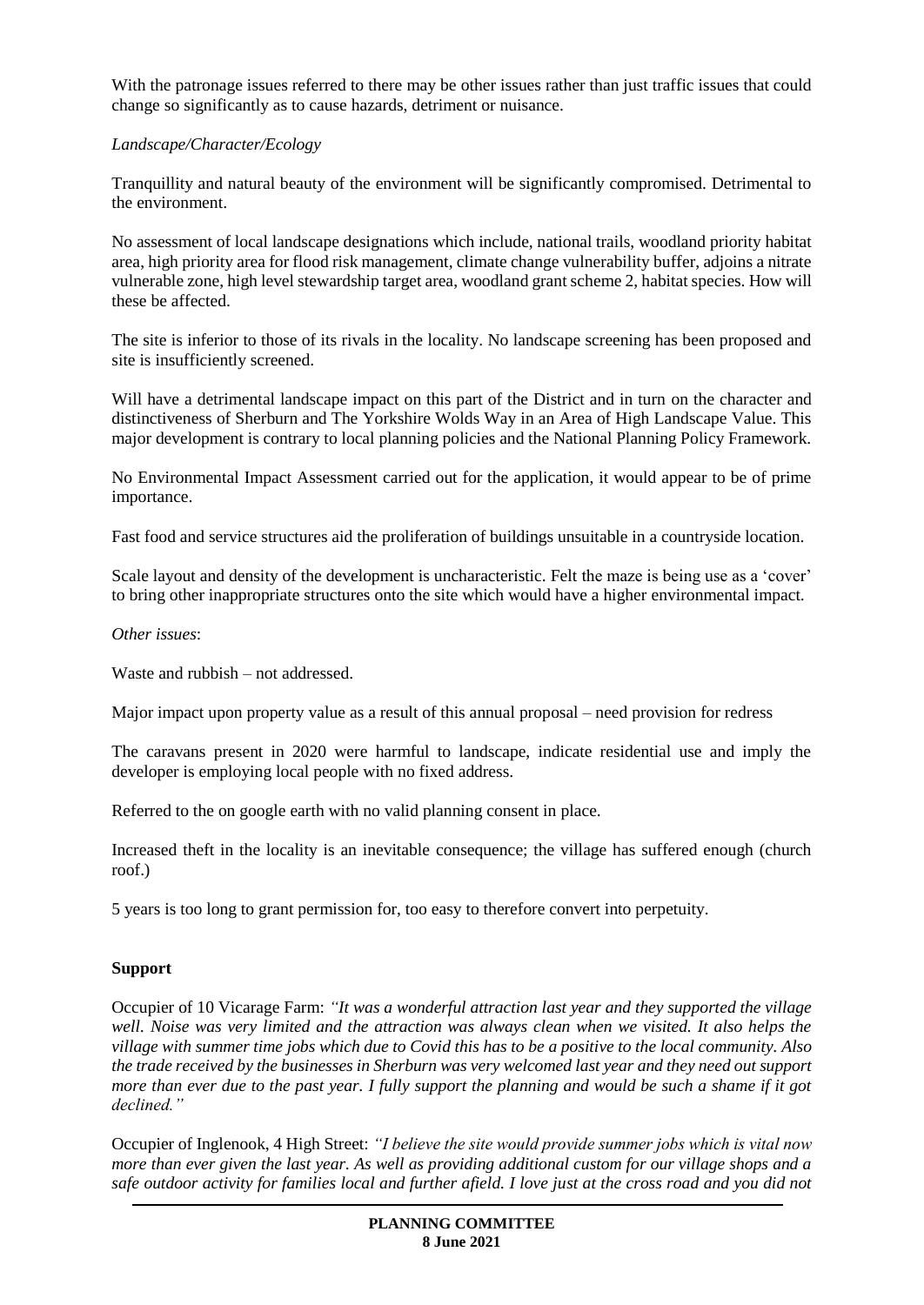*notice the traffic last year. The site is out the way from the village, the carpark and traffic does not impact on the village. I can only see this as a positive addition to our local area."*

Occupier of Brewery House: *"I was involved with the Maze last year, and found it to be a very enjoyable experience. My family came and had an enjoyable time there and the customers that were there all also seemed to enjoy themselves. It was great for people to have a place to have the day out in an otherwise boring time in our lives. The management was great and all the COVID rules of the time were in place, followed and enforced. The event brought lots of business to the local area, such as staff and customers using village shops or the pub, and local shops getting business from materials to build the event. It provided labour to locals. I personally really enjoyed the experience, and can see no way in which it could have had a negative effect on anyone. All in all I think it was a brilliant idea and should definitely be allowed to continue as it did last year."*

Occupier of 3 Walnut Grove: "*The site brought a lovely local attraction, and summer jobs for local people. They also supported our local fund raising for Sherburn playpark by donating entry tickets for us to use as a raffle prize."*

## **The Petition**

A Petition has been submitted organised by the occupier of Springfield House. 101 signatures were provided on this petition.

This notes *"we the undersigned are concerned residents who wish to object to the above development in the strongest possible terms. Our main reasons for objection relate to (amongst other material planning considerations):*

- *Landscape impact and catastrophic impacts of noise and disruption to residents of Sherburn Village – it will be detrimental to the environment*
- *An overwhelming increase in vehicular activity and activity in general in the locality with severe disruption to the peace and tranquillity of the area*
- *This is based on our knowledge of a similar event taking place at the same site in the summer of 2020*
- *Following the theft last year of the lead from the church roof by unwelcome visitors to the village we are alarmed by the prospect of between 20,000 to 30,000 visitors, perhaps more to the maze event in July/September – it would overwhelm the village's infrastructure.*
- *There would be no benefit to the village (i.e S106 or CIL) only the disadvantage of traffic congestion (hindering harvest traffic) litter abandoned in the hedgerows and excessive sound destroying the tranquillity of the beautiful countryside. There are no controls in place to prevent trespass out of the car park across neighbouring fields to prevent picnic in crops or in the woods. The opportunity to engage in dog or small tool theft is all too evident.*
- *5 years is too long a period to give without an annual check.*
- *The parish has no way of seeking recompense with which to repair traffic damaged verges and highway drains etc.*
- *The site is badly located and not well screened. Better sites in the locality are Sledmere 8 miles (existing much cheaper maze and other facilities) 14 miles Flamingo Park, 4 Miles Wykeham Water Park – much better facilities and location.*
- *The publicity from Ryedale District Council alerting the village to this 'Major Development' has been totally inadequate. There should be a meeting to discuss people's views before any 5 year decision is taken."*

A further page detailing calculation on a loss to the village due to the loss of the Shoot, compared with estimated economic gains of the proposal was provided.

## **Parish Council Response:**

Sherburn Parish Council confirmed in an email dated 17th March 2021 that *"Following the receipt of the above planning application and our meeting on 15th March 2021, I am writing on behalf of the*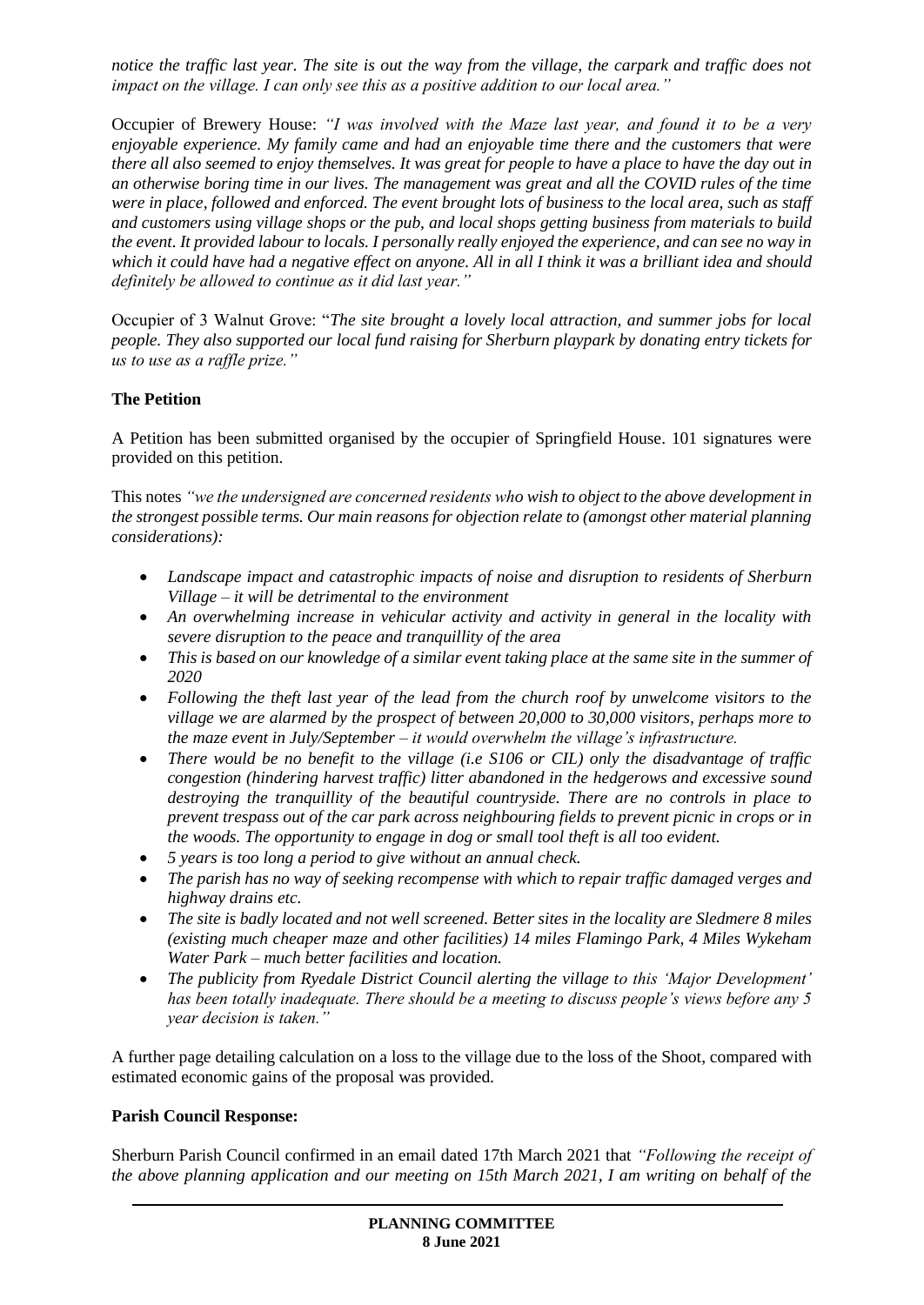*Parish Council to express our objections to the plans 20/01252/MFUL*

*The objection is on the grounds that the Parish Council do not feel that enough material has been provided to support the information given in the original application, for example while estimated visitor numbers have been given, there is no explanation as to how these figures have been calculated.*

*Concerns have also been raised that a number of consultees don't appear to have returned their opinions as yet, meaning that the Parish Council has been unable to formulate a fair and informed decision.*

*The Parish Council would be happy to review their objections should more information become available, but at this time feel they have no choice but to object and request that this application be refused."*

Sherburn Parish Council confirmed in an email dated 5th May 2021 that "*Following our Parish Council Meeting, the Councillors have reviewed the updates on the plan and are happy to remove their objections on this basis.*

*We know a number of residents have expressed concerns over the plans and are keen to make sure that all our residents are happy with whatever plans are finalised (whether approved or not). In that respect, I would like to ask who is our point of contact, should there be any concerns going forward i.e. problems with noise or litter, anything that may breach the approved application and its criteria."*

# **APPRAISAL:**

The main considerations within the determination of this application are:

- i. The principle of Development ii. Character, Form and Impact upon Area of High Landscape Value iii. Impact upon Amenity iv. Impact upon Access and Highway Safety v. Impact upon Ecology vi. Other matters, including consultation responses.
- i. The Principle of Development

Policy SP1 (General Location of Development and Settlement Hierarchy) notes that in all other villages, hamlets and in the open countryside development will be restricted to that *'which is necessary to support a sustainable, vibrant and healthy rural economy and communities.'*

Policy SP8 (Tourism) notes support for *"Tourism in areas where potential is significantly underdeveloped, in particular, Malton and Norton and the Wolds" and for "Cultural and creative businesses in Ryedale inspired by Ryedale's unique environment."* 

This is not considered to relate to a permanent loss or degradation of agricultural land, given the limited months of operation and the temporary 5 year period applied for. Its position beyond the village boundaries is not necessarily considered an issue and any competition with other surrounding similar businesses is not a material planning consideration.

The Applicant, whilst potentially not a registered company has applied in an appropriate manner as confirmed by the Council's Solicitor.

There is no specific need for a business case for an application such as this. The cessation of a different business is beyond the control of the planning system and is therefore non material in the consideration of this application. The reinstatement of this now closed business could not be controlled should this current application be refused.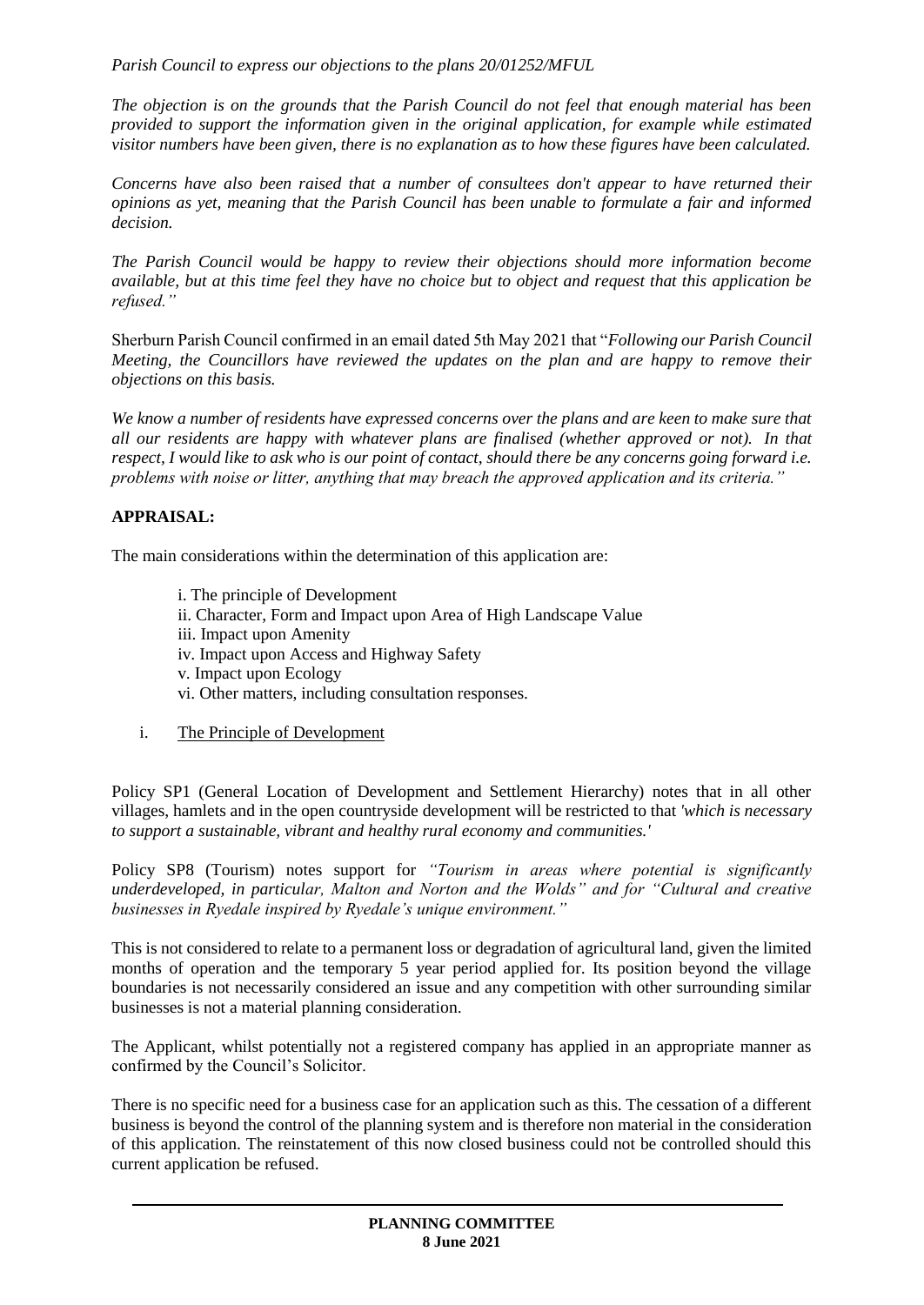As was detailed in the representations section above, Ryedale District Council does not have any planning policy which fundamentally precludes all major development.

It is not considered that the 5 year temporary approval is an unduly long time period for permission for a temporary event such as this, particularly when it is limited to 12 weeks annually, of which 9 would involve the general public on the site.

It is also noted that there is no statutory requirement to undertaken pre-application consultation with the local community, although this is always encouraged.

In terms of likely visitors to the site, the Agent has indicated that it is difficult to be precise. The Agent has also confirmed that during the 7 week period in 2021, there were on average 380 guests per day, allowing for multiple occupancy this was equated to relate to around 95 arrivals and 95 departures per day. The NYCC Highways Officer has considered the proposed scheme and its potential growth in future years and this will be addressed later in the report.

Additionally, character and landscape impact, the amenity of neighbouring occupants and ecology will all be assessed below. However it is considered that should they be satisfied, this proposal in principle would accord with Policies SP1 and SP8 of the Ryedale Plan, Local Plan Strategy.

## ii. Character, Form and Impact upon Area of High Landscape Value (AHLV)

The site is situated on relatively flat land to the south of the village of Sherburn. Land levels rise steeply to the south and the site is presently well landscaped by established hedgerows. The site itself is of a significant scale.

The site as described in the Proposal Section would incorporate four main areas, these include the 'Yorkshire Rose Maze' to the north which is the largest area, the 'Scarecrow Maze' to the south east and the 'Field of Dreams' to the south west, with car parking at the direct west of the site.

As noted, the site is located in the Wolds Area of High Landscape Value. Policy SP13 Landscapes, of the Ryedale Plan - Local Plan Strategy seeks to protect both national and locally designated landscapes. It states that "The Yorkshire Wolds and Fringe of the Moors are valued locally for their natural beauty and scenic qualities."

The two areas of Mazes would be un-impacted by temporary structures as these would be retained in the more limited south west corner of the site within the 'Field of Dreams' where it is noted that the fairground rides would be located. These are not precisely plotted on the submitted plans, but this is considered acceptable given there may be variation in rides annually and they may be repositioned around the site.

As noted, the big top would span 9.5 metres and the Chairoplane 6.25 metres, the other rides would span c3.5-5 metres in height. It is considered appropriate with the exception of these two highlighted installations, all other rides must be of a height 5m or below, unless otherwise approved in writing with the Local Planning Authority. This will prevent the proliferation of installations with particularly high height proportions. This will not prevent them entirely, but rather will just allow control over the number of such structures.

The Agent has agreed that there would be no on-site lighting outside operational hours. The only lighting would be associated with lighting on the rides themselves. This will be controlled by condition as inappropriate lighting in hours of darkness would otherwise be unacceptable in this Area of High Landscape Value location.

It is considered the presence of the security huts has been adequately justified and these will not appear isolated in the context of the setting, nor will they result in permanent residential development.

The agent has noted in their supporting statement that there is no new landscaping proposed as *"no part*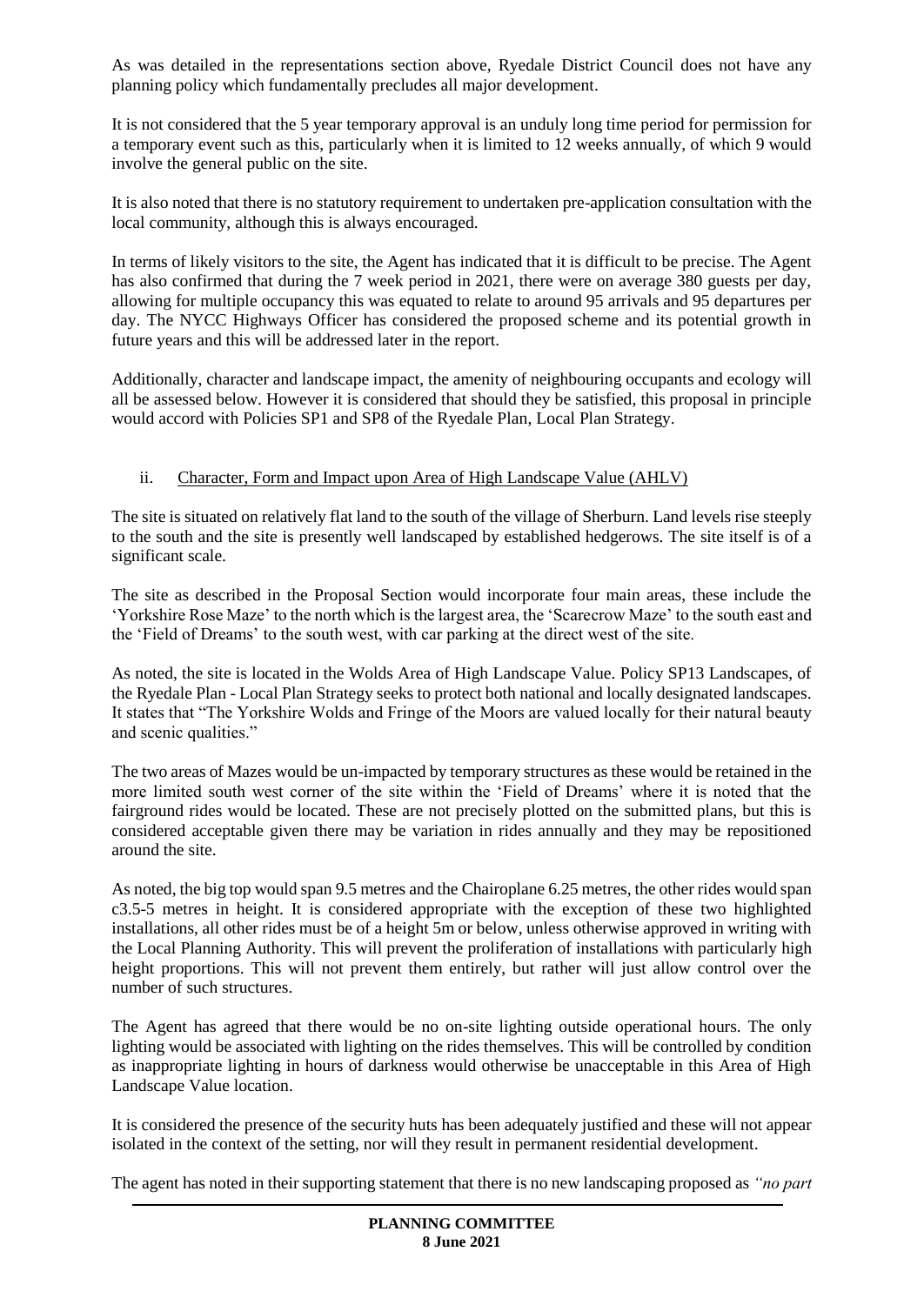*of the development affects the hedges bordering the site."* This is acknowledged but this is proposing a new and different use within the site in comparison to its current agricultural use. There are some quite limited areas of gaps within the existing hedgerows sporadically, which is to be expected given the length perimeter of the site but it would be considered appropriate for this to be infilled.

It is also noted that there may be some need for trimming back of hedgerow/verges/ limited removal of a section of hedgerows to achieve the necessary visibility splays. The NYCC Highways Officer confirmed it was his expectation that there would be no need to remove hedges on Sked Dale and possibly just a short section of hedge removal may be needed along White Gate.

Although the precise details of visibility will be confirmed on in the Highways Section and will be the subject of specific conditions, it is considered pragmatic and appropriate in this rural AHLV setting to include a standalone condition on landscaping, to illustrate what areas of planting may need to be trimmed/removed to facilitate the visibility splays and where limited infilling of hedgerows would occur. The replanting once agreed should be replanted in the upcoming planting season (November to March.)

Wider and more immediate views of this development may be possible, but this would be for a limited period of 12 weeks only, of which 2 weeks would be set up and 1 week clearance. It is considered on balance, with adherence to the recommended conditions, this would not adversely impact upon the Area of High Landscape Value in accordance with the requirements of Policy SP13 (Landscapes) SP16 (Design) and SP20 (Generic Development Management Issues) of the Ryedale Plan - Local Plan Strategy.

## iii. Impact upon Amenity

The application site is in an area of open countryside. The nearest dwellings are Rose Croft and Wesley Manse, whose domestic curtilages are located approximately 12 metres from the western boundary of the west of the 'Yorkshire Rose Maze Field' but would be located approximately 120m metres from the 'Field of Dreams' where the fairground rides and big top would be located.

White Gates is also located approximately 16 metres from the north western corner of the site. Beyond that, the domestic curtilage of Springfield Farm appears to be located approximately 315 metres from the western boundary of the site. To the east the closest property is High Mill Farm to the west, the domestic curtilage of which is located at a distance of approximately 161 metres from the eastern boundary of the site.

In considering the potential impacts upon amenity, The Council's Environmental Health Team reviewed this proposal and the submitted letters of representation.

They provided a formal consultation response on this application on the 21st April 2021 which confirmed *"I have considered the above application and consulted with Robert Robinson Environmental Health Manager, We have no objection with regard to noise.*

*The application proposes limited operating times for visitors between 09:30hrs and 17:00hrs and the applicants have requested that operating hours be conditioned to 09:00hrs until 17:30hrs this will allow an extra half an hour at the start of the day and at the end of the day for preparation and tidy up.*

*The proposed site is adjacent to the A64 York- Scarborough road and therefore ambient noise levels will be elevated during the summer months due to traffic to and from the coast.*

*Should approval for this application be considered we recommend that the following conditions be in place.*

*Operating times be limited to 09:00hrs and 17:30hrs as requested by the applicants.*

*We should also recommend that a condition requiring the applicants to submit a Noise Management*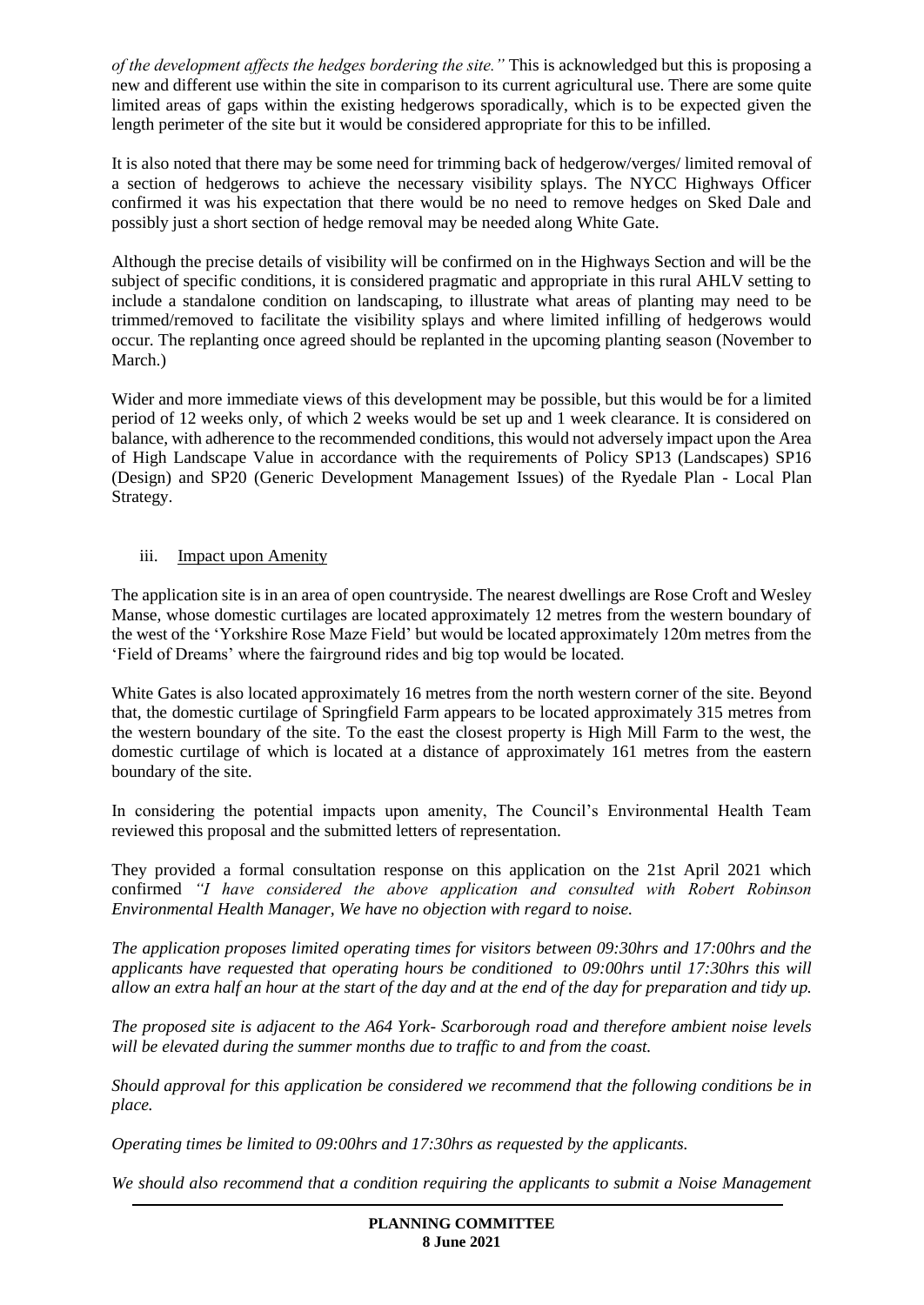*Plan (NMP). The NMP should impose a 50dB(A) measured as a Sound Pressure Level at the field boundary to the nearest noise sensitive receptor. It should also include regular site walk around by The Yorkshire Maze staff to ensure that break out noise is kept under control and the behaviour of visitors is monitored. There should also be a nominated contact on site for local authority officers to liaise with in the event of complaints.*

*It should be noted that there is no night time activities on this site and therefore we are confident that should the applicants put in place the above procedures (Which will be reviewed by the EHO Team on the submission of a discharge of condition application) this will limit material impact by virtue of noise on residents."*

The Agent opted to deal with the condition in advance of a decision and submitted a Noise Management Plan as part of an incoming document dated 29th April 2021, which noted the following:

## "*Noise Management Plan*

*The hours of operation of the facility will be 09.00hrs -17.30hrs to include 30 minutes at the start and end of each day for site preparation and tidying up with the facility being open to the public between 09.30hrs and 17.00hrs.* 

*The site operators will ensure that noise levels at the field boundary to the nearest noise sensitive receptors (Rose Cottage and Wesley Manse) will not exceed 50dB(A) measured as a Sound Pressure Level (SPL).* 

*The SPL will be checked on Sundays and Thursdays (or more frequently if required by the Environmental Health Officer in conjunction with the Local Planning Authority) and a log will be kept of the readings. The log will be available for inspection by Council Officers on request. The name of the site manager and his/her contact details will be supplied to the Local Planning Authority 7 days before the facility opens each year.*

*The Applicant has confirmed that during the 2020 event daily noise readings were taken at the site boundaries. If the Local Planning Authority considers that "daily" should be substituted for "Sundays and Wednesdays" in the above Plan, this would be acceptable."* 

The Environmental Health Officer asked for the daily checks to be included. An updated Noise Management Plan was submitted on the 27th May 2021that included confirmation that *"The SPL will be checked daily by the promoter or a suitably qualified employee nominated by him. A log will be kept of the readings which will be available for inspection by Council Officers on request. "* 

The updated Noise Management Plan also indicated that the name of the site manager and his/her contact would also be provided to Sherburn Parish Council following their most recent consultation response.

This confirmation would provide a direct line of discussion between the Parish Council and the Site Operator should any localised issues arise, but Ryedale District Council (the Community Team, the Environmental Health Team and the Planning Team) can also become involved should any issued arise.

This Noise Management Plan will be conditioned for compliance but can be called in for review by the Local Planning Authority in conjunction with the Environmental Health Team if necessary.

It is considered that the proposal method of waste collection is acceptable and that this proposal would not necessarily result in greater levels of littering in the locality. No request for a waste management plan was considered necessary by the Council's Environmental Health Team.

It is therefore concluded that occupiers of nearby residential properties would not be materially adversely impacted by additional noise from the use within the site.

The increased level of traffic is noted and this will be reviewed in the section below, however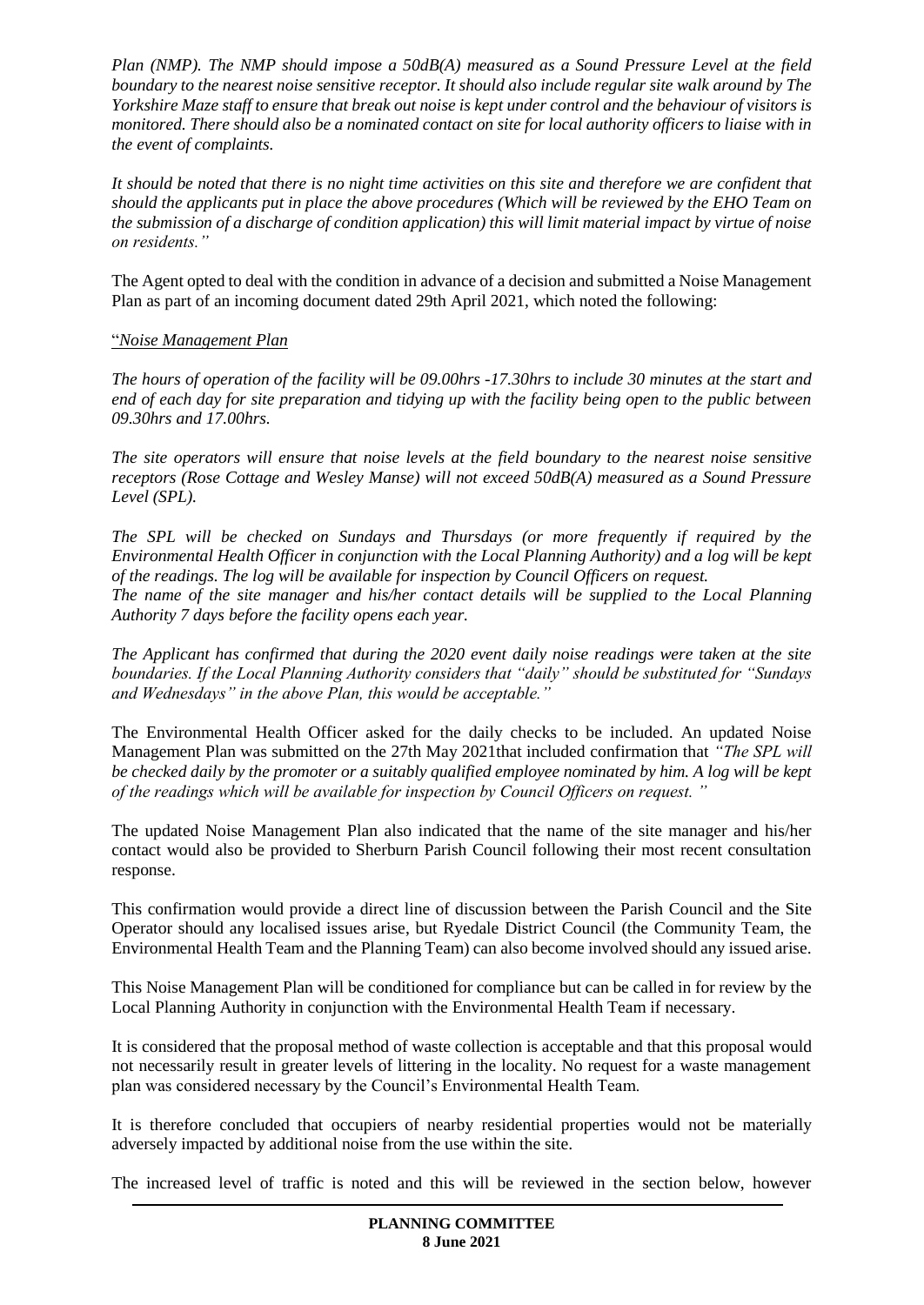appropriate visibility splays and warning signs will be secured by condition – which will be detailed. It is therefore not considered that the increased road use during this 12 week period would result in adverse impacts upon the amenity of highway users or users of the Public Right of Way subject to conditions and informatives.

Subject to condition, this proposal is therefore considered to satisfy the requirements of Policy SP20 (Generic Development Management Issues) of the Ryedale Plan - Local Plan Strategy.

iv. Impact upon Access and Highway Safety

Highways England, with statutory responsibility for the A64 have confirmed no objection to the development.

North Yorkshire Highways had originally sought additional information from the Applicant on the proposed development. A further supporting letter was received from the Agent dated 29th March 2021 which noted the following details:

*"The number of visitor vehicles accessing the site each day during the 2020 event is set out in the planning documents which you have seen. These are accurate figures. Advance ticket sales are dealt with by Ticket Source, an independent company, and daily tickets are issued by the Applicant – the site operator. You have asked about predicted trip rates over the next 5 years. This is extremely difficult to estimate. The 2020 event took place between Covid19 lockdowns when there were no restrictions on movement and it is reasonable to assume that visitor numbers were not compromised by the pandemic. However, 2020 was the first year of the operation and the Applicant obviously hopes that visitor numbers will increase. Set against that, the very well established York Maze did not operate in 2020 and it is entirely possible that once it reopens it will affect visitor numbers to the Sherburn Maze and offset any increase in visitors to Sherburn.* 

*2. Within the application site there is capacity for around 400 vehicles to park. This is based on the 1ha (2.5ac) of grassland within the application site set aside for parking and assumes a less-than-100% efficient parking regime of c.200 spaces/acre than would occur on a lined-out car park. In 2020, the maximum number of vehicles parked on any one day was 178. You will appreciate that visitors come and go throughout the day and I have checked with the operator who has confirmed that in general visitor numbers were spread evenly throughout the day. Your assessment of around 30 (vehicle traffic movements) per hour is therefore about right. The operator has also confirmed that no queuing occurred at any time at the site entrance and there were no problems at the signalised junction in the centre of Sherburn or, to the best of their knowledge elsewhere, in the surrounding highway network. Your e-mail does not refer to any traffic-related issues during the 2020 event. I assume if there had been problems, you would have been made aware of these either directly or via the Authority's Area Office.* 

*3. Apart from staff and visitors, the only additional traffic accessing the site during the event is a dustbin lorry once a week and a landrover and trailer, twice a week, to empty the WCs.* 

*4. Set up of the event takes place over 2 weeks with one articulated vehicle accessing the site each day (that is, 2 vehicular movements per day). The existing access into the site from the road to the west is more suitable for large vehicles and is therefore used to both access and leave the site by "setting up" vehicles (this is the access used as the exit for visitors when the attraction is up and running). Site clearance takes place over a somewhat shorter period – 10 days – again involving a total of 14 articulated vehicles – an average of 1.4 vehicles (2.8 vehicular movements) per day.* 

*5. I think it would be fair to describe the roads to the west and east of the site as lightly trafficked and, again, the operator has confirmed that there were no occasions on which visitor traffic caused problems for other road users in the locality.* 

*6. The majority of staff travelled to site by car although it is believed a number of those living in Sherburn cycled to work. The Applicant/operator is a well-established provider of visitor attractions and experienced in marshalling employees to minimise car usage. At most attractions – including the Sherburn Maze – staff work on a rota basis and in confirming their employment and working out their*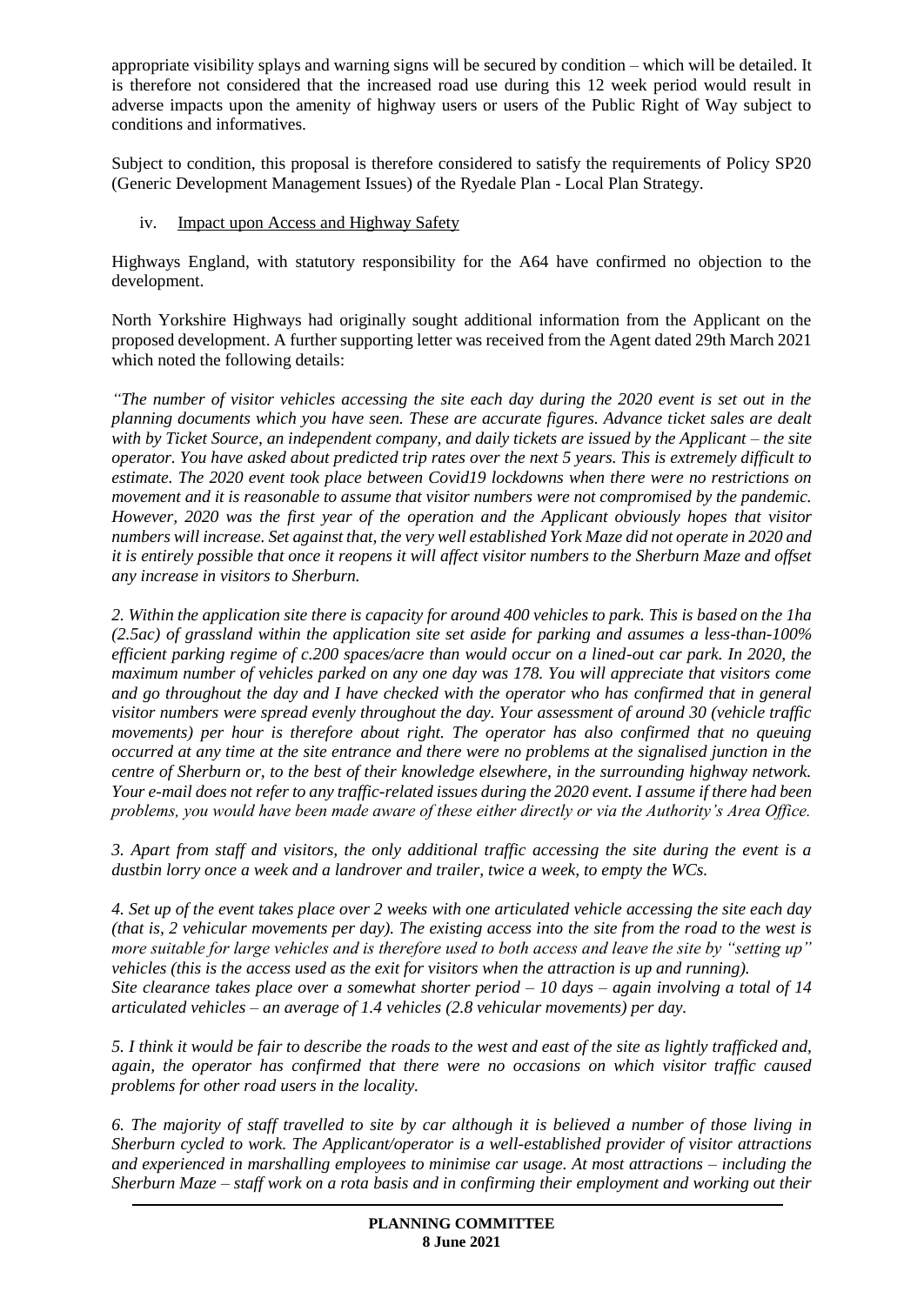*rotas, the operator groups employees together by their home location with the specific aim of encouraging car sharing. This approach has proved extremely successful."*

The Highways Officer confirmed in a response dated 1st April 2021:

*"The site is located in close proximity to the strategic road network with the access gained from the A64 and Sked Dale road. The applicant is proposing to use an existing field access off Sked Dale road as 'an entrance only' for visitors, with the exit located off White Gate. It is noted that during set up and dismantling of the site the access off Sked Dale road is used for both access and egress.*

*Whilst Sked Dale road is a typical rural road in nature, from the A64 junction up to the proposed site entrance, its width is generally above 5.5m and as such can accommodate the passage of 2 way traffic. Part of the route is kerbed and part has unrestrained edges. White Gate is largely single track from the proposed site exit through to the junction with Sked Dale, although it is a relatively lightly used route. Whilst there has not been a formal transport statement submitted the applicant has provided details of traffic movements required to set up / dismantle the site and trip generation for the site based on visitor numbers recorded last year. On average over the 7 week period in 2020 the site attracted around 380 guests per day. Allowing for multiple occupancy in vehicles, this equates to around 95 arrivals and 95 departures per day. Whilst it is expected there will have been particular peak days and peak times during the day, on average over 6/7 hours, this would have resulted in just under 30 trips per hour, 15 arrivals and 15 departures. Servicing requirements are limited to occasional movements, typically a couple over the week. In addition there will have been a small number of trips by staff.*

*Due to the nature of the proposals, an estimate of future visitor numbers is difficult. It is noted there is room for up to 400 cars to park on site, which would be more than double the maximum parking demand on the busiest day last year. Expecting such a large increase in visitor numbers is perhaps unlikely to happen immediately, but some growth in visitor numbers could be expected to occur as the site becomes more established.*

*Therefore the development does have the potential to generate significantly more trips than was experienced in 2020. The split entrance, exit arrangements would to some extent separate most of these trips onto different 2 routes, apart from the first 100m or so of Sked Dale from the A64 junction.*

*It is accepted the site was in operation last year and that the level of trips generated at that time was accommodated on the immediate road network. With relatively light existing traffic flows on the minor roads around the site and in the region of 95 cars per day generated by the development it is unlikely there was significant congestion or excessive queuing. There is the potential for conflict on White Gate, as has been noted by local residents, due to its narrow width and the existing residential properties which require access. There are wide highway verges and some localised carriageway widening could be undertaken to provide passing places and facilitate easier movement of 2 way traffic.*

*Appropriate visibility splays should be provided at both the proposed access points, which may require some removal/set back of existing hedges. Directional signage for the site should also be provided along with warning signage on White Gate.*

*There are no local highway authority objections, it is recommended that the following conditions are attached to any permission granted"* 

The condition proposed related to improvements of the two access points, provision of visibility splays north and south at the two accesses and delivery of offsite works including 2 passing places on White Gate and provisional of directional signage prior to the operation of the site.

In an letter dated 29th April 2021 the Agent noted they "*would appreciate a discussion with you (and, if you consider it appropriate, also with Mr Kennedy) regarding the conditions proposed by the Highway Authority which, on the face of it, appear excessive for a development which Mr Kennedy acknowledges did not cause highway problems in 2020. The available space for 400 cars, to which he refers in his consultation response, is a simple arithmetic reflection of the size of the field used for car parking last*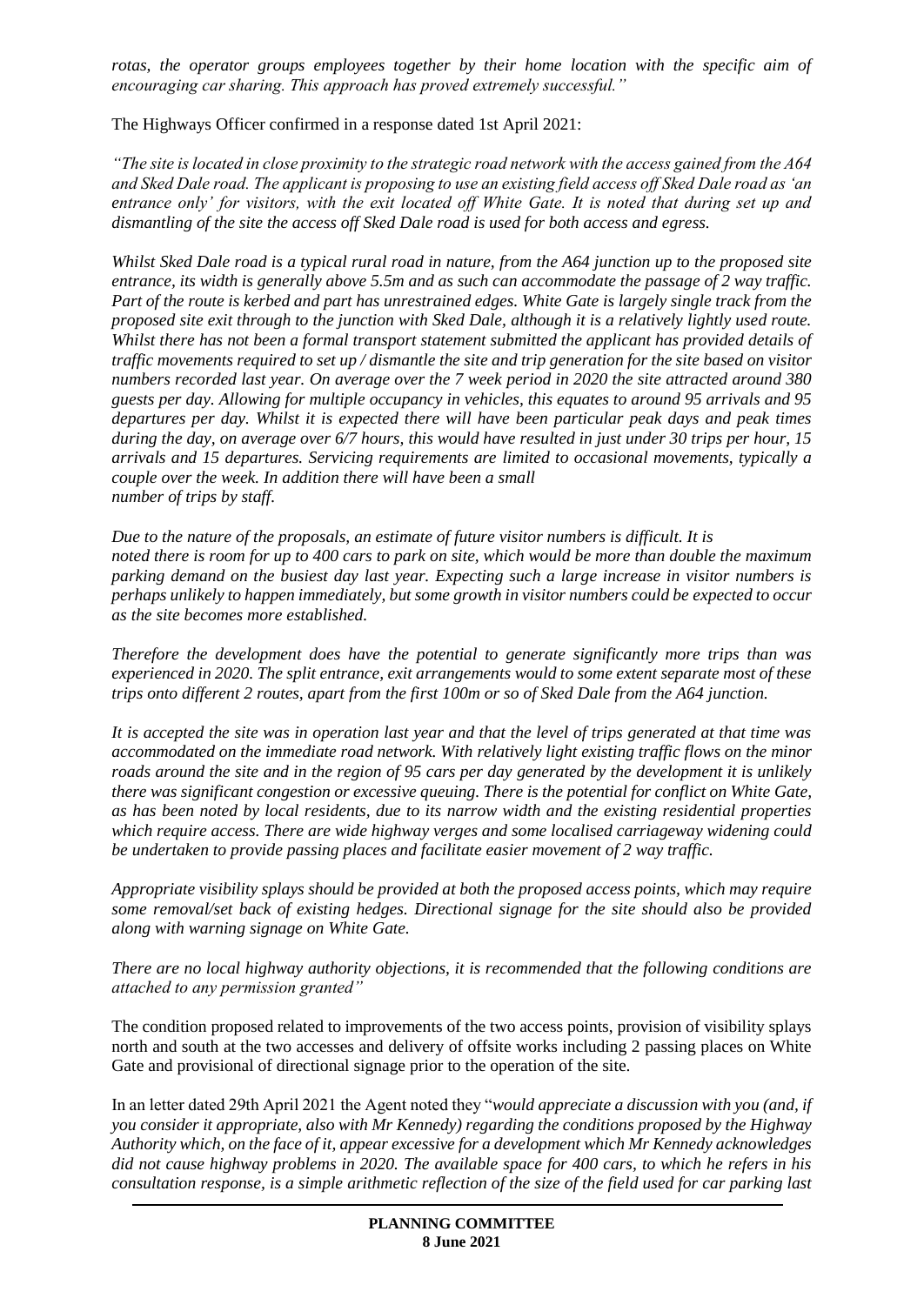*year not an indication or an assessment of the Applicant's expectations for traffic generation this year. As previously noted, whilst – clearly the Applicant would not object to an increase in visitor numbers it needs to be remembered that the very well established and somewhat larger York Maze did not open in 2020 which undoubtedly contributed to visitor numbers at Sherburn. It does not seem reasonable to require the works specified in the Highway Authority's consultation response, which ignores actual 2020 traffic generation and assumes increases in traffic in 2021(of a significant order of magnitude), without any basis for this. An alternative approach which monitors the 2021 event would perhaps allow more evidence-based and proportionate conditions to be imposed before the 2022 opening."*

Discussions are ongoing with the Applicant and North Yorkshire Highways in relation to appropriate conditions to ensure this proposal would not have a detrimental impact upon access or highway safety. These discussions have not yet been concluded. It is anticipated however that Member's will be updated on the late pages with a conclusion to this point.

As noted, the site includes a Public Right of Way. The Wolds Way Trail bisects the site and North Yorkshire Highways Public Rights of Way Team have provided a consultation response on the Application.

An informative was recommended in relation to this Public Right of way and it was noted *"The Yorkshire Wolds ay National Trail passes through the site via the proposed entrance and exit. Please ensure that drivers are made aware of the likelihood of walkers on the trail and take due care and consideration at these point to ensure the safety of pedestrians. The Field of Dreams and Scarecrow Maze must not obstruct the track."*

The National Trails Officer of the North York Moors National Park noted "*I have no objection from the Yorkshire Wolds Way Perspective, but I request that two of the conditions are to take any necessary measures to ensure the safety of Yorkshire Wolds Way users at the entrance and exit to the site, where vehicles will be turning in and out and that the surface of the trail where vehicles will also be using it is maintained to the high standard necessary for use by walkers. "*

The Agent confirmed in a letter dated 29th March that "*The Wolds Way long distance footpath crosses the site. Visitors to the Maze were informed of this by notices posted across the site which asked visitors to respect the footpath and its users. Early on in the operation it became clear that walkers using the long distance footpath found it convenient to stop at the site for rest and/or food and/or a WC break and a rest area was set aside for them for this purpose. The same arrangements will be put in hand for the 2021 event."*

This appears to present an appropriate way forward and may be further enhanced by improvements to visibility. This matter is under discussion with NYCC Highways. A condition will be recommended to ensure the continued use of these measures and to ensure that the track is maintained to a high standard.

NYCC Highways officers have sought confirmation of direction signage and this remains under discussion. It is considered appropriate to recommend a standalone condition in relation to this matter in order to seek confirmation on the provision and position of specific signage for the site. This is recommended below but may be subject to change following further confirmation from NYCC Highways.

As part of any signage submission, the LPA will expect to see details of speed signs and the highlighting of the Public Right of Way as part of this submission. Of particular importance will be warning signs about walkers/equine/farm traffic on the roads (in particular White Gate.)

v. Impact upon Ecology

North Yorkshire Ecology were consulted on the proposal and noted the following:

*"I don't think we would have any specific concerns. The site is an arable field and, given this, I can't see anything which would trigger protected species surveys or the need for a Preliminary Ecological Appraisal. There are on-stream ponds at High Mill Farm to the east and Springfield Farm to the west*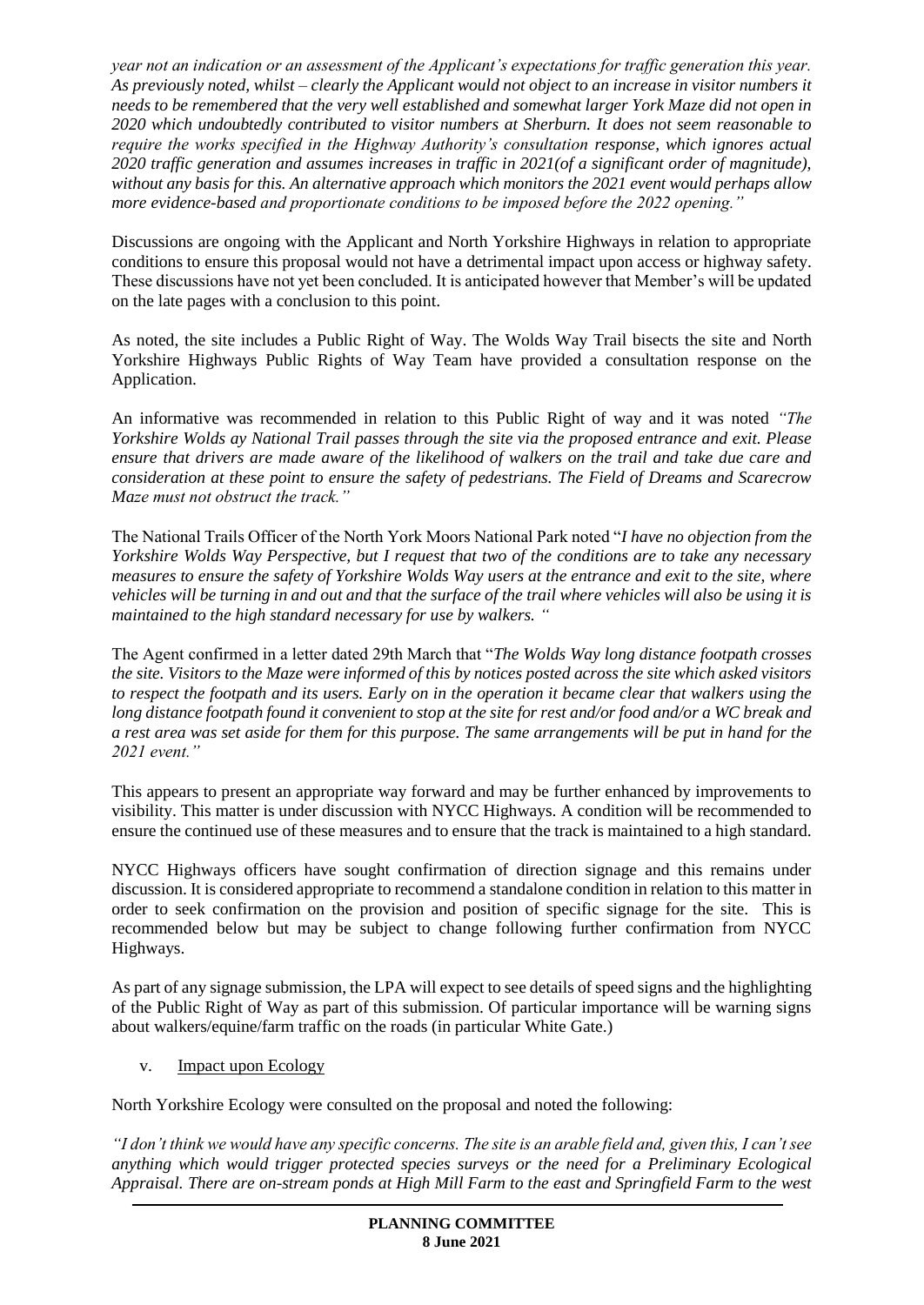*but these are separated by arable fields so amphibian dispersal across the site is unlikely. There might be some disturbance impact on birds nesting in boundary hedgerows but by July the nesting period is tailing off so there's no reason to consider this significant.*

*The site has no statutory or local nature conservation designations and the visitor attraction would be unlikely to impact any nationally-designated or European wildlife sites. The site is within the outer radius of the Impact Risk Zone for Sked Dale Site of Special Scientific Interest (SSSI) but the proposed development does not fall into any of the categories which require consultation with Natural England. Sked Dale is a side-valley towards the top of the Wolds escarpment 1.5 km to the south-east of the application site and there is no hydrological or other environmental connectivity between the sites.*

*The fact that the site is within a target area for agri-environment schemes does not refer to any intrinsic importance of the application site. The DEFRA environmental mapping system does not show any Priority Habitat on the site. It is within broad target areas for a number of Priority Species but this simply indicates that they are present in the surrounding landscape and there may be opportunities to tailor farm-based environment schemes to the needs of those species. It's not evidence those species are present in a specific location. Virtually all of Ryedale is within a target zone for one Priority Species or another. DEFRA mapping does not show the application site to be within an agri-environment or forestry agreement and it appears to be outside the Yorkshire Wolds NVZ."*

It is therefore not considered that this would result in harm to ecology in accordance with Policy SP14 of the Ryedale Plan, Local Plan Strategy.

#### vi. Other Matters, including consultation responses

The North Yorkshire County Council Archaeologist has noted that on the basis that the proposal indicated that there is no new hardstanding proposed "*I have no objection to the proposal and have no further comments make. It is not necessary to consult us again on this application"*

The impact of a proposal on property values is not a material planning consideration, neither is the demarcation of a business on Google Earth.

In relation to possible future instances of trespass or theft, it is not considered that this can be controlled as part of the planning process. All persons have a personal responsibility to adhere to the law. It is considered most likely that visitors to this attraction will be families, highly unlikely to engage in crime.

Subject to the final details on the matter of Access and Highway Safety being satisfied, it is considered that the proposal satisfies the other policy criteria contained within the Ryedale Plan – Local Plan Strategy and the National Planning Policy Framework. Members will be furnished with this updated information in due course.

## **RECOMMENDATION: Approval subject to final NYCC Highways Approval and imposition of associated conditions**.

1 The development hereby permitted shall be begun on or before .

Reason: To ensure compliance with Section 51 of the Planning and Compulsory Purchase Act 2004

2 The development hereby permitted shall be carried out in accordance with the following approved plan(s):

Application Site Plan and Location Plan (Promap) (Drawing no. KK/13/01) Site Location Plan - Site of proposed maze, children's funfair/fairground and car park in its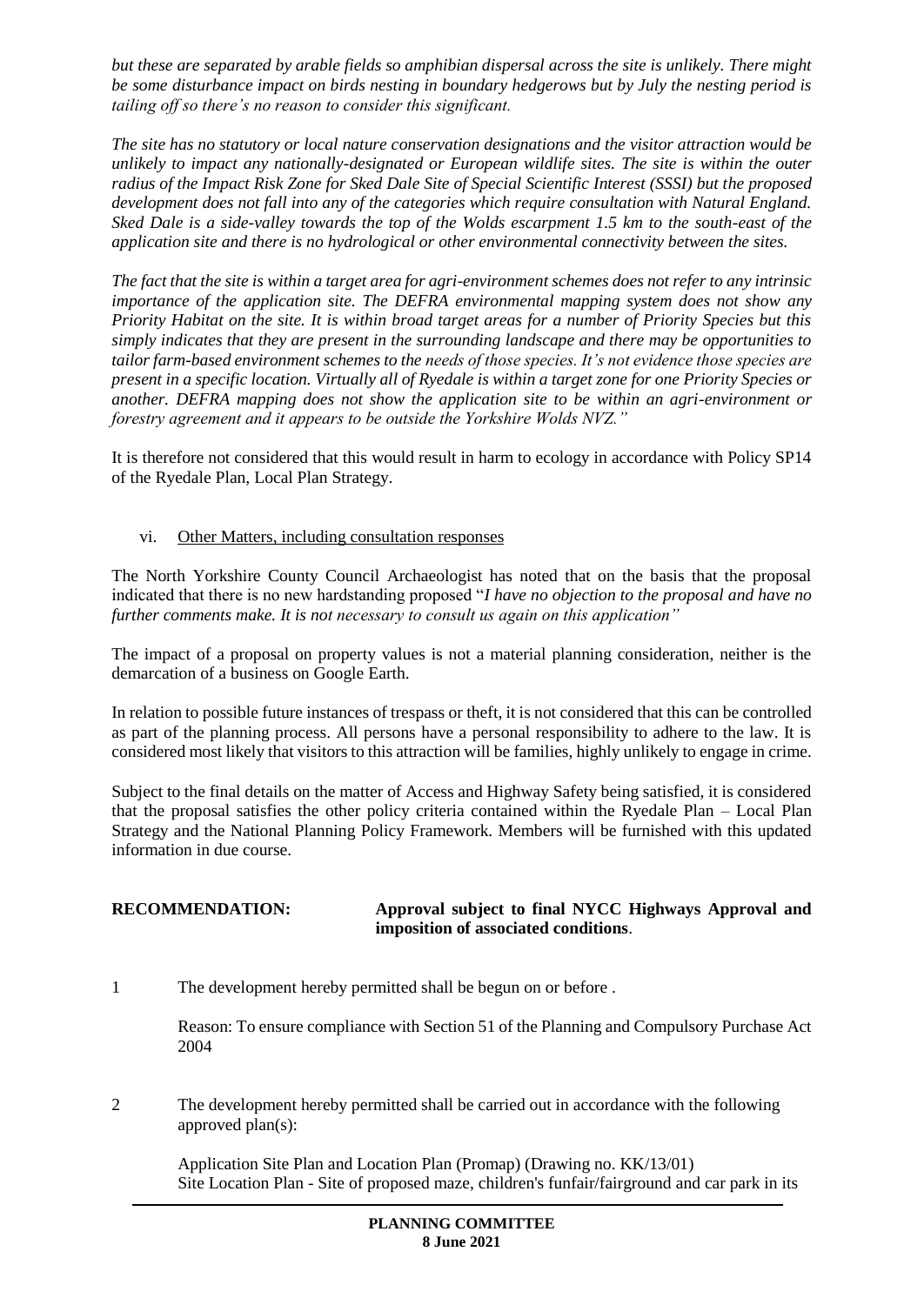wider context (Promap) (Drawing no. KK/13/02)

Reason: For the avoidance of Doubt and in the interests of proper planning.

3 The site shall only be operational for a 12 week period within July to September of the next 5 years, commencing from 2021. Of this period, 2 weeks shall be used for site set up only and 1 week shall be used for site clearance. The site shall only be open to Members of the public for 9 weeks annually.

The site shall operate between 9.00am to 5.30pm (with the exclusion of night time security staff) and paying visitors to the site shall be present only between 9.30 and 5.00pm daily.

Unless otherwise agreed in writing with the Local Planning Authority, at least 6 weeks before the development is due to open to the public the Local Planning Authority shall be notified in writing of the actual dates on which the development will open and close.

(Informative - it is noted that the 6 week advance warning is not necessary in this 2021 period but notice should be given as soon as possible.)

Reason: In the interest of amenity and landscape impact in accordance with the aims of Policies SP13 Landscapes, SP16 and Policy SP20 Generic Development Management Issues of the Ryedale Plan, Local Plan Strategy.

4 Unless otherwise agreed in writing with the Local Planning Authority, the development hereby approved shall be operated in strict accordance with the approved Noise Management Plan submitted by the Agent in a Letter dated 27/05/2020,

Any variation to the Noise Management Plan shall require the written approval of the Local Planning Authority in conjunction with the Council's Environmental Health Team. The noise management plan shall be reviewed after a year from the date of this planning permission (or earlier at the request of the local planning authority, following receipt by either the Local Authority or the venue of a verified and justified complaint(s)), to ensure that measures to limit noise and other disturbance, in relation to agreed noise levels at the boundary of the application site, are maintained.

Reason: In the interests of neighbouring amenity in accordance with Policy SP20 Generic Development Management Issues of the Ryedale Plan, Local Plan Strategy.

5 The only lighting hereby approved is that which is present on the fairground rides. No ride shall be illuminated outside of the hours of operation 09:00am - 17:30pm.

No additional external lighting shall be installed within the site without the prior approval of the Local Planning Authority.

Reason: Lighting is sensitive within this exposed location in an Area of High Landscape Value and to prevent harm to neighbouring amenity, in accordance with the aims of Policy SP13 Landscapes and Policy SP20 Generic Development Management Issues of the Ryedale Plan, Local Plan Strategy.

6 Unless otherwise agreed in writing, the measures outlined in the Agent's letter of the 29th March 2021 to secure the safety of the users of the Yorkshire Wolds Way footpath shall continue to be undertaken for the lifetime of this development. The surface of the trail shall be maintained to the high standard necessary for use by walkers. No part of the proposed site use should block or restrict access to the Yorkshire Wolds Way footpath.

Reason: In the interest of access and highway safety and to secure the long term safety of National Trail users and its continued permeability through the countryside in accordance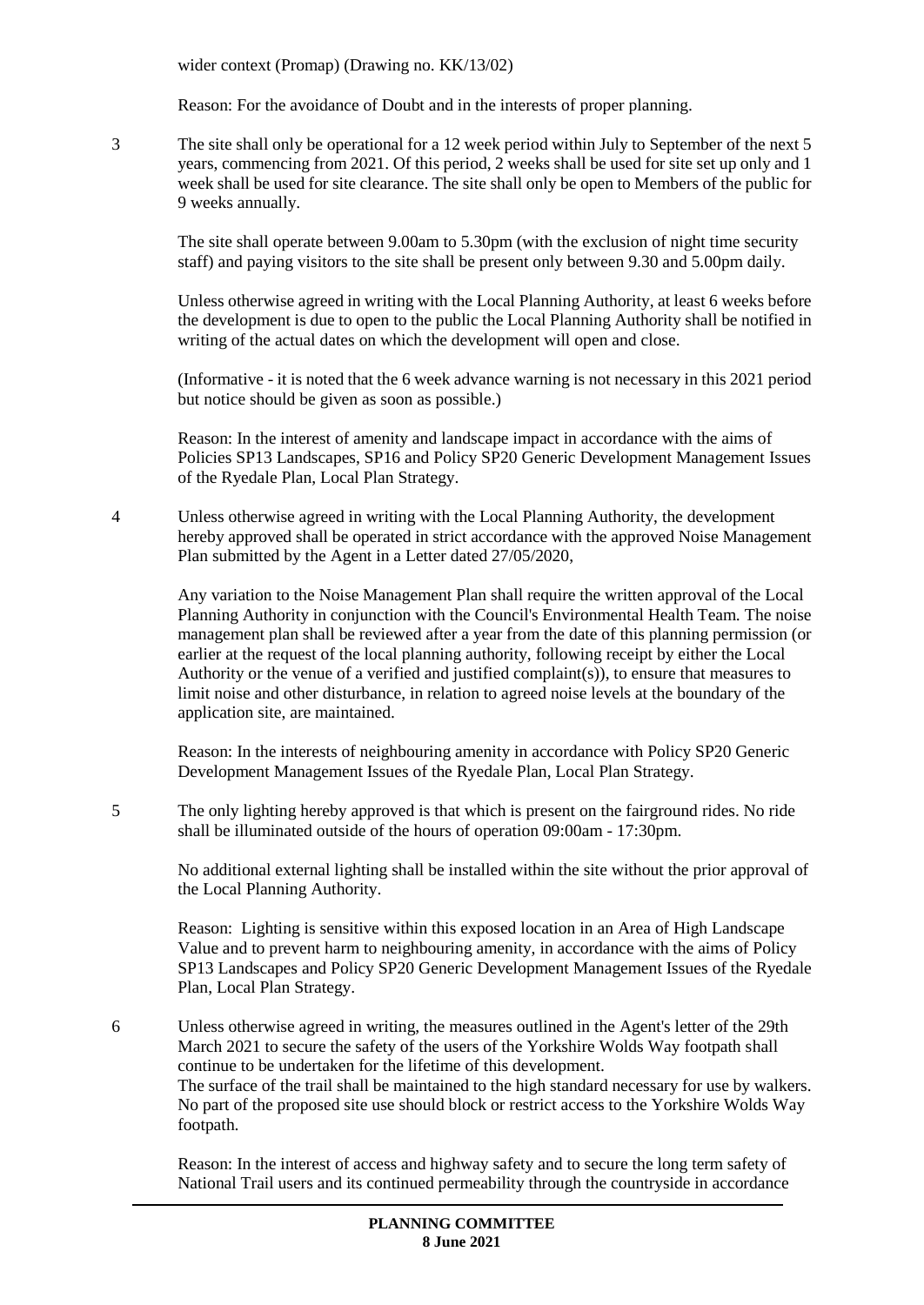with Policy SP20 of the Ryedale Plan, Local Plan Strategy.

7 Unless otherwise agreed in writing with the Local Planning Authority, prior to the commencement of development or such a longer period as agreed with the Local Planning Authority, a landscaping scheme shall be submitted to the Local Planning Authority for approval.

This landscaping scheme shall indicate what works are necessary to provide the agreed visibility splays at the site access and egress points, to be agreed with North Yorkshire County Council Highways (ie limited hedgerow removal/trimming, trimming of verges.) These works scheme shall not be undertaken without the prior approval of the Local Planning Authority.

Informative: Only the minimum intervention to the hedgerows/verges to achieve the necessary level of visibility should be undertaken will be supported by the Local Planning Authority.

The landscaping scheme shall also indicate areas for replanting within the site, including hedgerow gaps. The submitted plans and/or accompanying schedules shall indicate numbers, species, heights on planting, and positions of all new planting.

All new planting comprised in the above scheme shall be carried out during the first planting season following the commencement of the development, or such longer period as may be agreed in writing by the Local Planning Authority. Any trees or shrubs which, within a period of five years from being planted, die, are removed or become seriously damaged or diseased shall be replaced in the next planting season with others of similar sizes and species, unless the Local Planning Authority gives written consent to any variation.

Reason: To enhance the appearance of the development hereby approved Policy in accordance with Policies SP13, SP16 and SP20 of the Ryedale Plan - Local Plan Strategy

8 Unless otherwise agreed in writing with the Local Planning Authority, with the exception of the 'Big Top' and 'Chairoplane' all rides to be installed within the 'Field of Dreams' must not exceed 5.0m in height.

Informative: This will not preclude the installation of structures with higher height proportions than 5.0m with agreement from the Local Planning Authority, but will prevent their proliferation to limit greater impact upon distance views.

Reason: In accordance with the aims of Policy SP13 Landscapes and Policy SP20 Generic Development Management Issues of the Ryedale Plan, Local Plan Strategy.

9 Unless otherwise agreed in writing, or such a longer period as agreed in writing by the Local Planning Authority, prior to the operation of the site full details, including size and positioning of all signage associated with the site shall be submitted to the Local Planning Authority for its prior approval, in consultation with the Local Planning Authority. This submission shall include details of how far in advance these signs would be erected and when they would be removed following cessation of the operating season.

Reason: To maintain visual amenity and secure highway safety in accordance with the aims of Policies SP13 Landscapes, SP16 and Policy SP20 Generic Development Management Issues of the Ryedale Plan, Local Plan Strategy.

## **INFORMATIVE(S)**

#### **1. HI 12 Public Rights of Way**

- i. There is a Public Right of Way or a 'claimed' Public Right of Way within or adjoining the application site boundary - please see the attached plan.
- ii. If the proposed development will physically affect the Public Right of Way permanently